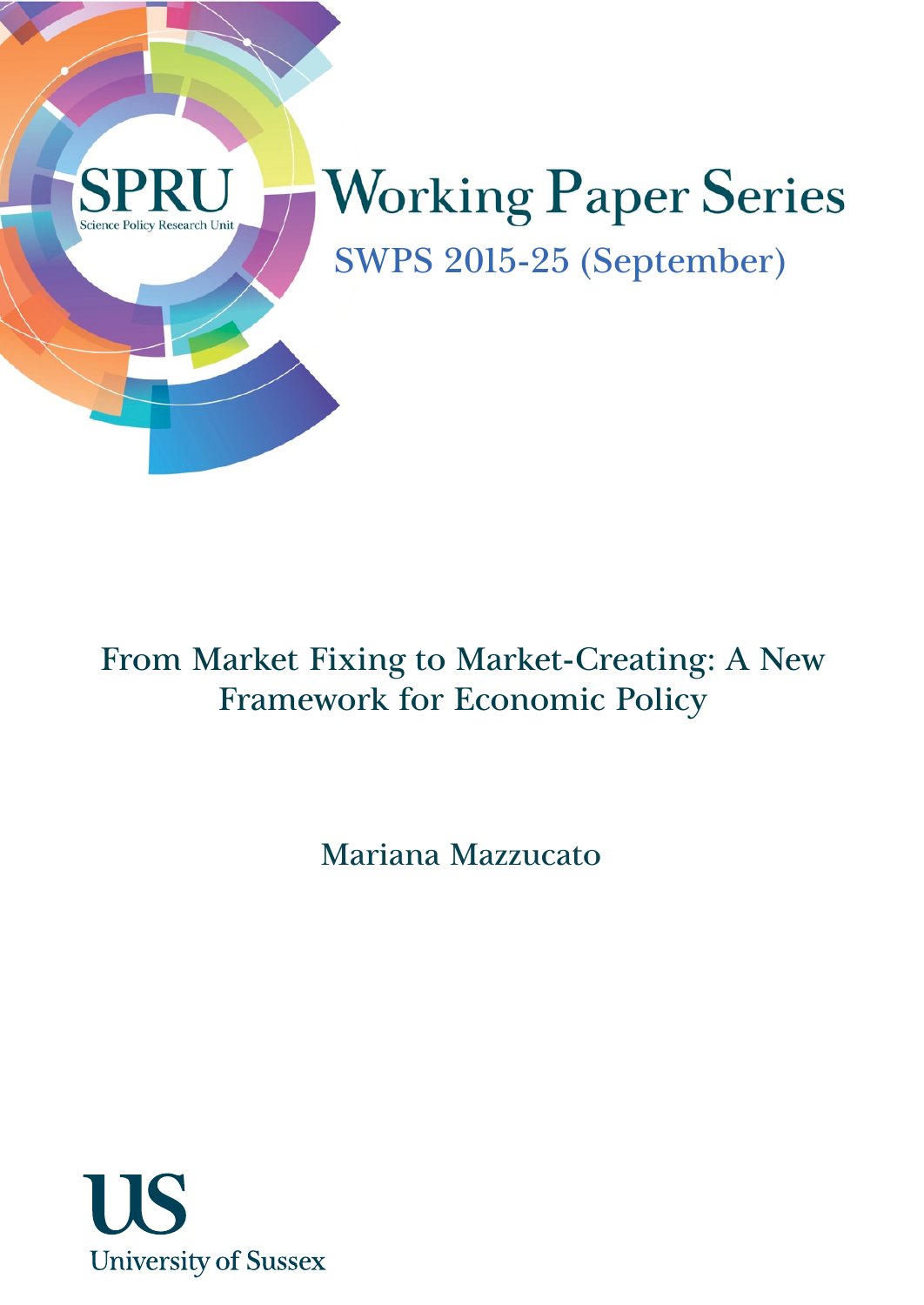# SPRU Working Paper Series (ISSN 2057-6668)

The SPRU Working Paper Series aims to accelerate the public availability of the research undertaken by SPRU-associated people of all categories, and exceptionally, other research that is of considerable interest within SPRU. It presents research results that in whole or part are suitable for submission to a refereed journal, to a sponsor, to a major conference or to the editor of a book. Our intention is to provide access to early copies of SPRU research.

| <b>Editors</b>                                          |                                            | <b>Contact</b>                                                              |
|---------------------------------------------------------|--------------------------------------------|-----------------------------------------------------------------------------|
| <b>Tommaso Ciarli</b>                                   |                                            | T.Ciarli@sussex.ac.uk                                                       |
| Daniele Rotolo                                          |                                            | D.Rotolo@sussex.ac.uk                                                       |
| <b>Associate Editors</b>                                | Area                                       |                                                                             |
| <b>Florian Kern</b>                                     | <b>Energy</b>                              | F.Kern@sussex.ac.uk                                                         |
| Paul Nightingale,<br>Ben Martin, &<br><b>Ohid Yaqub</b> | Science, & Technology Policy               | P.Nightingale@sussex.ac.uk<br>B.Martin@sussex.ac.uk<br>O.Yaqub@sussex.ac.uk |
| <b>Matias Ramirez</b>                                   | Development                                | Matias.Ramirez@sussex.ac.uk                                                 |
| Joe Tidd &<br><b>Carlos Sato</b>                        | <b>Technology Innovation</b><br>Management | J.Tidd@sussex.ac.uk<br>C.E.Y.Sato@sussex.ac.uk                              |
| Maria Savona &<br>Mariana Mazzucato                     | <b>Economics of Technological Change</b>   | M.Savona@sussex.ac.uk<br>M.Mazzucato@sussex.ac.uk                           |
| <b>Andrew Stirling</b>                                  | <b>Transitions</b>                         | A.C.Stirling@sussex.ac.uk                                                   |
| <b>Caitriona McLeish</b>                                | Civil military interface                   | C.A.McLeish@sussex.ac.uk                                                    |

#### Disclaimer

The works available here are the responsibility of the individual author(s) and do not necessarily represent the views of other SPRU researchers. As matters of policy and practice, SPRU does not endorse individual research contributions.

#### Guidelines for authors

Papers shall be submitted in pdf or Word format. They should contain a title, an abstract, and keywords. Papers should be submitted to one of the Editors, who will process them and send them to the appropriate Associate Editor. Two members of SPRU will be asked to provide a short written review within three weeks. The revised versions of the paper, together with a reply to the reviewers, should be sent to the Associate Editor, who will propose to the Editors its publication on the series. When submitting the authors should indicate if the paper has already undergone peer-reviewing, in which case the Associate Editors may decide to skip internal review process.

### **Websites**

SWPS: www.sussex.ac.uk/spru/research/swps IDEAS: ideas.repec.org/s/sru/ssewps.html Research Gate: www.researchgate.net/journal/2057-6668\_SPRU\_Working\_Paper\_Series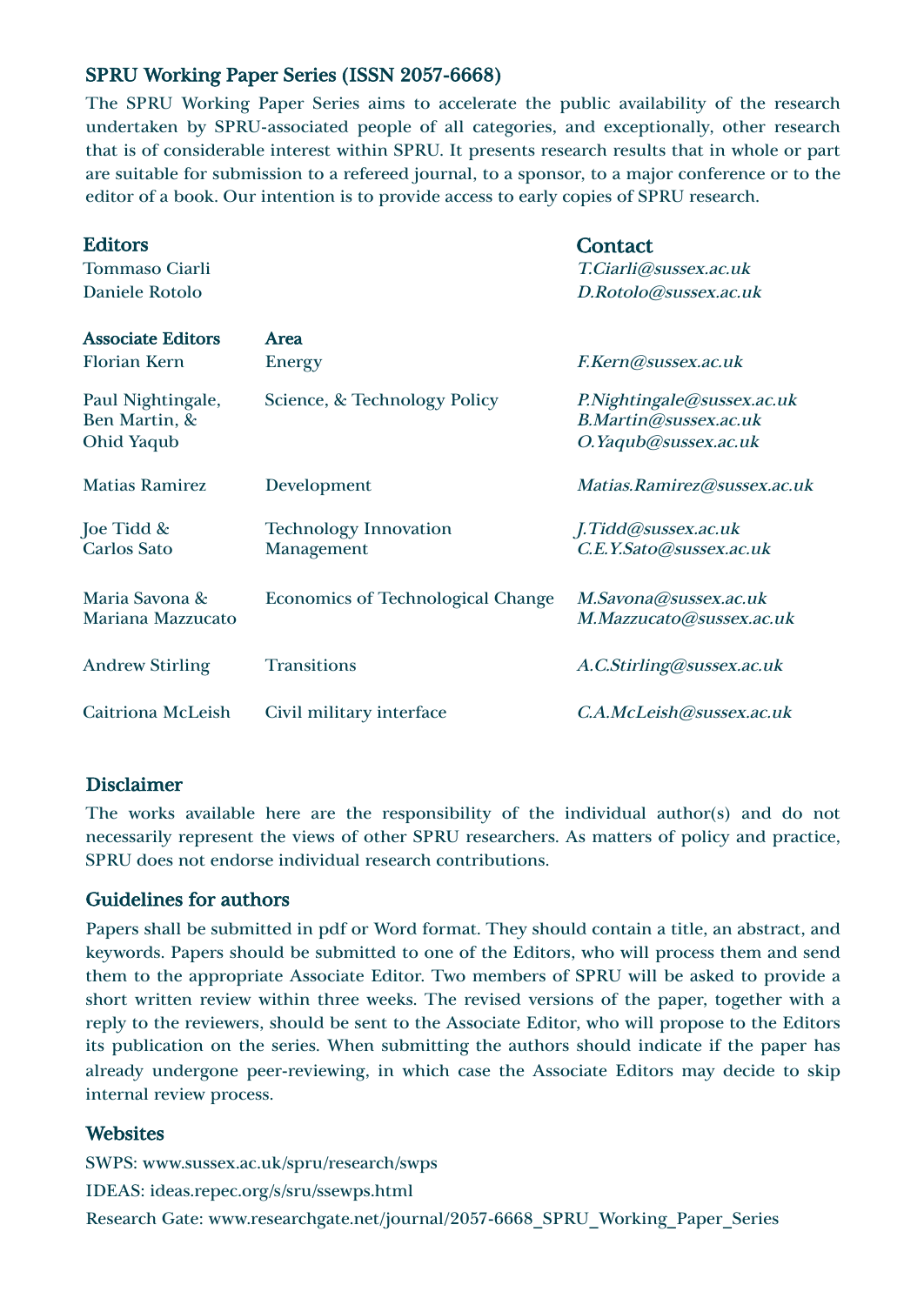# **From Market Fixing to Market-Creating: A new framework for economic policy**

#### **Mariana Mazzucato**

RM Phillips Professor in the Economics of Innovation Science Policy Research Unit, University of Sussex, UK www.marianamazzucato.com

#### **Abstract**

Many countries are pursuing innovation-led 'smart' growth, which requires certain types of long-run strategic investments. This paper argues that such investments require public policies that aim to create markets, rather than just 'fixing' *market failures* (or *system failures*). Such 'mission-oriented' investments have led to men walking on the moon (which created spillovers across the economy) and are today catalyzing investments to tackle climate change around the world. In the two abovementioned cases, public agencies not only 'de-risked' the private sector, but also led the way in terms of shaping and creating new technological opportunities and market landscapes. Only then was the private sector willing to invest. This paper considers four key questions that arise from a 'market creating' framework: (1) decision-making on the *direction* of change; (2) the nature of (public and private) *organizations* that can welcome the underlying uncertainty and discovery process; (3) the *evaluation* of mission-oriented and market-creation policies; and (4) the ways in which both *risks and rewards* can be shared so that 'smart' innovation-led growth can also result in 'inclusive' growth.

**Keywords:** innovation policy, mission-oriented, market failures, system failures, directionality, smart growth, inclusive growth.

**JEL Code:** H1, L1, L2, O1, 03

Note: An earlier version of this paper was commissioned by Innovate UK (TSB) *"A Mission Oriented Approach to Building the Entrepreneurial State"*, UK Technology Strategy Board November 2014T14/165. Support was also received by the Ford Foundation and by the European Commission's Horizon 2020 programme (Dolfins project). Comments from Caetano Penna, and an anonymous referee from the SPRU working paper series are greatly appreciated. All errors remain my own.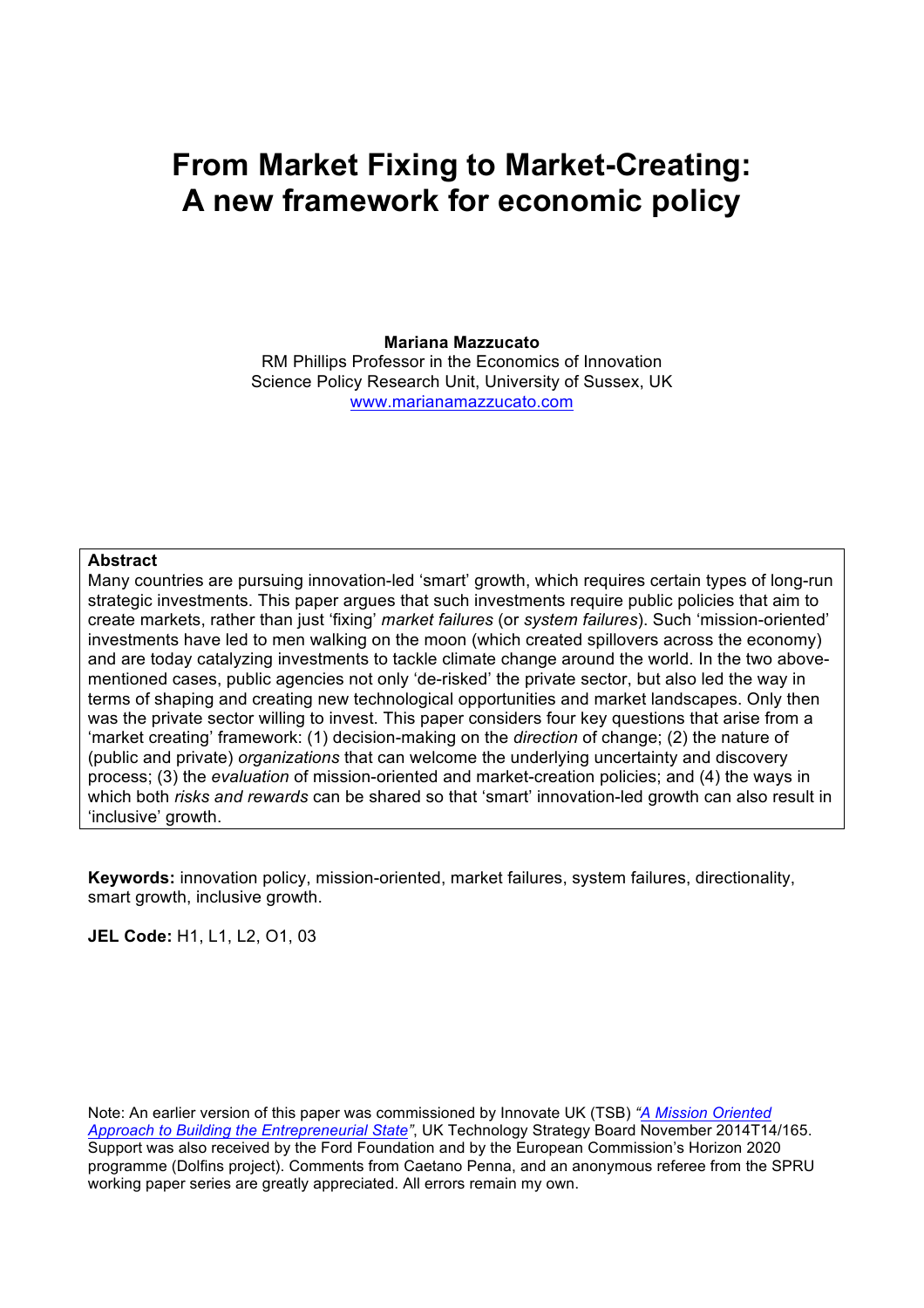#### **1. Societal Challenges and opportunity driven investments**

Innovation agencies in various countries and in transnational organizations like the OECD and the European Commission are increasingly considering socio-economic-technological 'challenges' that innovation policies can tackle (*EC Innovation Union*; *OECD Innovation Strategy*). <sup>1</sup> In such challenges, which can relate to climate change, cancer, or the demographic-ageing crisis, the idea is that innovation policy should produce solutions for societal problems. This paper argues that such challenge-driven innovation policies require the traditional *market failure* justification for policy intervention to be complemented with a more active *market creating* justification. To this end, the paper draws on and advances an analysis of the role of public policy in the economy that can provide a more strategic and *mission-oriented* approach.

*Societal challenges,* such as climate change, youth unemployment, obesity, ageing, and rising inequality, have helped form a new agenda for innovation and growth policy that requires politicians and policy makers to 'think big' about what kind of technologies and socio-economic policies can fulfill visionary ambitions to make growth more 'smart', 'inclusive' and 'sustainable'. Although solving such challenges is not strictly a technological matter (it also requires behavioral and systemic changes), it also has much to learn from those mission-oriented feats that led to putting a man on the moon and to the emergence of new general-purpose technologies ranging from the Internet to biotechnology and nanotechnology (Foray et al., 2012). Achieving those missions required the public and private sectors to work together to create new technologies and sectors (Mowery et al. 2010; Ruttan, 2006). Crucially, the public side of such partnerships was not limited to facilitating and de-risking the private sector; it actively envisioned the direction of changedefining missions as part of this risk-taking (Mazzucato, 2013a). Such *directionality* did not necessarily occur top-down, through centralized ministries, but was often set through decentralized activity of group of public agencies and departments that selected particular sectors, technologies and broadly defined areas to develop. Appropriately, Block and Keller (2011) referred to this decentralized directionality as a "developmental *network* state". Given the immense risks involved in choosing to develop particular sectors (such as nanotechnology), technologies (GPS, for example) and broadly defined areas (such as the green revolution), the relevant public institutions had to welcome the underlying uncertainty that such choosing entails; some options win (such as the Internet) while others fail (for example, the Concorde plane). Indeed, the success of organizations like DARPA, in the US Department of Defense, has been attributed to the attention paid to experimental processes to enable organizational learning. Albert Hirschman emphasized the need to use 'policy as *process*' as the motto through which such learning could be fostered in the public sector (Hirschman, 1967; Rodrik, 2014). And today's fracking revolution in the US production of shale gas, has been promoted by decades of explorative innovaiton by the Department of Energy (Shellenberger et al. 2010).

If policy makers intend for societal challenges that combine social, political, economic and technological ambitions to become the new 'missions', challenges will need to translate into specific problems to solve (so that it is clear when they are achieved) while remaining broad enough to catalyze investments across many sectors. In order for challenges to become concrete missions, they must be problem-specific, but not overly narrow. Yet, the key problem that such mission setting currently faces is the fact we are living through an era in which the public sector is being told to step back and focus only on 'leveling the playing field', without daring to pick directions. This represents a crisis of imagination with regard to the role of the state in the economy, which Judt (2011) referred to also as a 'discursive' crisis. Limiting our understanding of the role of the public sector to one that simply 'administers', 'fixes', 'regulates', 'meddles in', and at best 'facilitates' and 'de-risks' the private sector, prevents us from thinking creatively about how to allow public sector vision, risk-taking and investment to lead and structure the necessary transformational changes. This same lack of faith in public institutions, driven mainly by the 1980s Public Choice Theory revolution, means we are not investing internally within the public sector's own organizations and institutions to create the new capabilities and competencies that are

 <sup>1</sup> See *Innovation Union Flagship Initiative* in the *Europe 2020 strategy* http://ec.europa.eu/research/innovationunion/index\_en.cfm.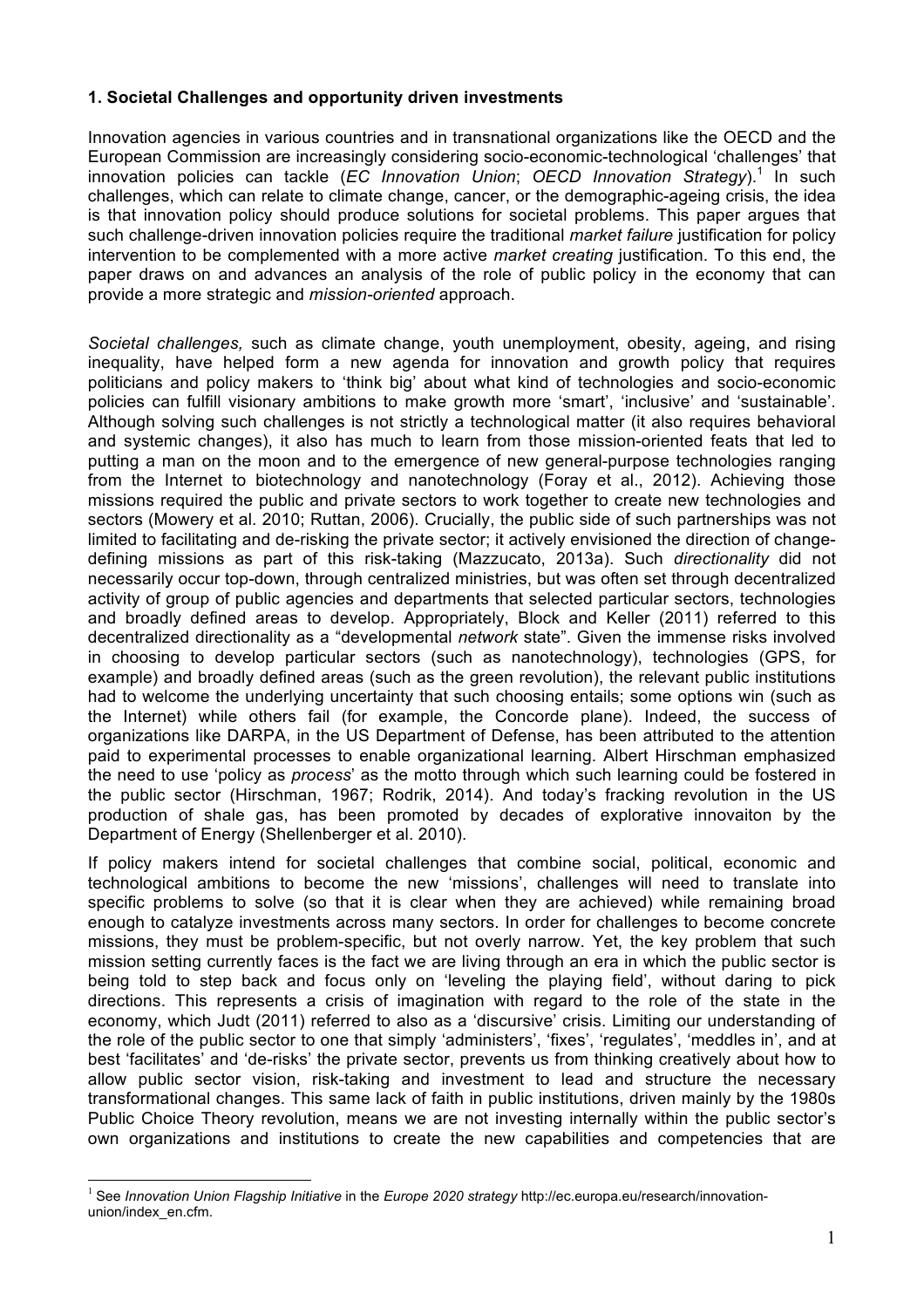essential for any innovative agent. And the rapid rise of outsourcing contributes to this fall in public capacity building (Crouch, 2004).

Unfortunately, the biased view of the public sector has been symptomatic of those alternative approaches, such as the 'systems of innovation' approach (Lundvall, 1992). This is because even in such an approach, by viewing the public sector as only the solution to a problem that arises from coordination failures or the need to create linkages between institutions, the sector's role has inevitably been a passive one, facilitating change, rather than leading it, and has given little guidance for the 'directionality' required in a world with different pathways (Stirling, 2014). *The present paper seeks to provide a new framework through which such vision and ambition can be formulated, guided, organized, evaluated and managed.* 

A key to the problem is the fact that the prevailing policy framework in economics justifies state intervention only if it is geared towards fixing situations in which markets fail to 'efficiently' allocate resources. This *market failure* approach suggests that governments intervene to 'fix' markets by investing in areas with 'public goods' characteristics (such as basic research, or drugs with minimal market potential) and by devising market mechanisms to internalize external costs (such as pollution) or external benefits (such as herd immunity). According to this approach, the state should only aim to fix a market failure if such an action does not lead to an even worse outcome due to "government failure" (Tullock et al., 2002). For instance, the state should intervene in a way that does not displace (crowd out) private enterprise, which is considered to be superior in terms of selecting and managing investments (Friedman, 1979; Aschauer, 1989). In other words, the state should not 'direct' the economy or try to pick winners; instead, it should step back and concentrate on facilitating private initiative and optimizing market performance to maximize the rate of progress.

The market failure framework is problematic for addressing societal challenges because it cannot explain and justify the kinds of transformative mission-oriented investments that in the past picked directions, coordinated public and private initiatives, built new networks, and drove the entire techno-economic process, which resulted in the creation of new markets, not just in the fixing of existing ones. The market failure approach is more useful for describing a steady state situation in which public policy aims to put patches on existing development trajectories provided by markets, but not to dynamically create and shape new trajectories.

The key problem is that any framework that focuses on fixing failures, especially market failures, does not embody any explicit justification for the kind of mission-oriented **directionality** (and 'routes' within directions), which was required for innovations such as the Internet and nanotechnology and is required today to address societal challenges ranging from climate change to ageing. Secondly, by not considering the state as a lead investor and market creator, market failure theory (MFT) has failed to produce the insights into the type and structure of public sector **organizations** that are needed in order to provide the depth and breadth of high-risk investments. Thirdly, because it lacks a clear framework that posits the objective of state policy to create and shape markets, MFT cannot **evaluate and assess** such mission-oriented investments when they happen. Fourthly, by not describing the state as a lead risk-taker and investor in this process, MFT has avoided a key question regarding the distribution of **risks and rewards** between the state and the private sector.

The paper addresses these four challenges by asking the following questions:

- (1) How can public policy be understood in terms of setting the direction and route of change; that is, shaping and creating markets rather than just fixing them (**D**IRECTIONALITY)?
- (2) How can this alternative conceptualization be translated into new indicators and evaluation tools for public policies, beyond the micro-economic cost/benefit analysis and macro-economic appraisal of crowding in/crowding out that stem directly from the market failure perspective (**E**VALUATION)?
- (3) How should public organizations be structured so they accommodate the risk taking, explorative capacity and capabilities needed to envision and manage contemporary challenges (**O**RGANIZATIONS)?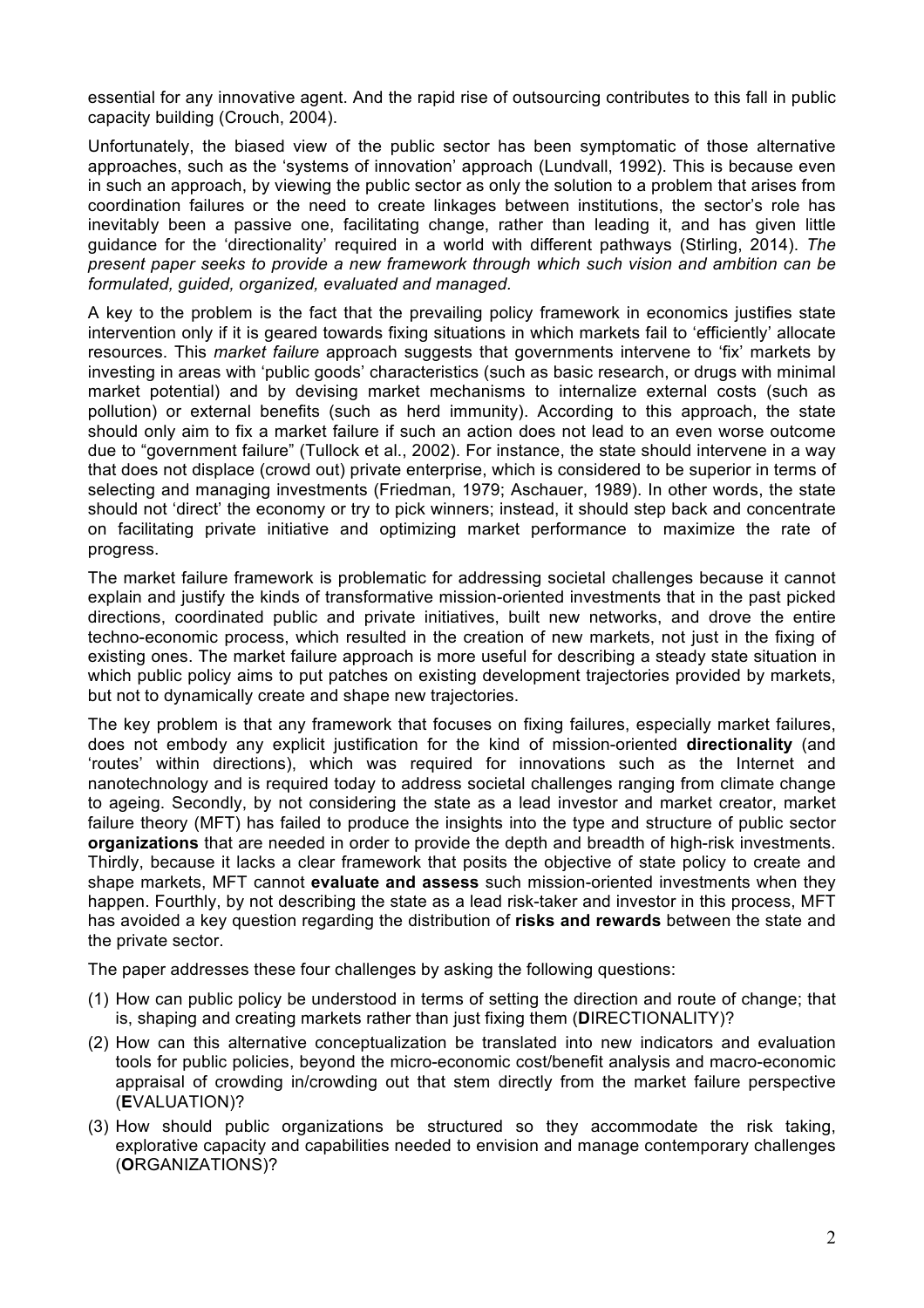(4) How can public investments along the innovation chain result not only in the socialization of risks, but also of rewards, enabling smart growth to also be inclusive growth (**R**ISKS and REWARDS)?

While the questions may seem broad, it is their *connection* that lies at the center of a market creation framework. Policy that aims to actively create and shape markets requires indicators that assess their performance along that particular 'transformational' objective. The state's ability and willingness to take risks, embodied in transformational changes, requires an organizational culture (and policy capacity) that welcomes the possibility of failure and experimentation and is rewarded for 'successes' so that 'failures' can be covered and the next round repeated.

This alternative view (policy framework) of policy making builds on the inspirational work of Karl Polanyi (2001 [1944]), an economic historian and sociologist who understood markets as being deeply embedded in social institutions, with policy not standing on the side-lines, but within the very *market creation* process. In his epic book *The Great Transformation*, Polanyi described the way in which capitalist markets are deeply 'embedded' in social and political institutions, rendering meaningless the usual static state vs. market juxtaposition: "[t]he road to the free market was opened and kept open by an enormous increase in continuous, centrally organized and controlled interventionism" (2001 [1944], p. 144). Polanyi's description also builds on John Maynard Keynes' challenge for governments to think big: *"The important thing for Government is not to do things which individuals are doing already, and to do them a little better or a little worse; but to do those things which at present are not done at all"* (Keynes, 1926, p. 46)*.* This view of policy has implications for the *transformational* effect of government policies, which is not found in macroeconomic interpretations of Keynes' work.

Before considering an alternative analysis, it is crucial to understand the market failure framework on its own grounds.

#### **2. MARKET FAILURE THEORY**

*Market failure theory* justifies public intervention in the economy only if it is geared towards fixing situations in which markets fail to efficiently allocate resources (Arrow, 1951). The market failure approach suggests that governments intervene to 'fix' markets by investing in areas with 'public goods' characteristics (such as basic research, or drugs with little market potential) and by devising market mechanisms to internalize external costs (such as pollution) or external benefits (such as herd immunity). Figure 1 depicts five key sources of market failures; that is, factors or behaviors that result in costs or benefits that are not reflected in the price system.

Within the mainstream framework, market failure is a *necessary but not sufficient* condition for governmental intervention (Wolf, 1988). The sufficiency results from an assessment that the gains from the intervention outweigh the associated costs due to "governmental failures" (Tullock et al., 2002), such as capture by private interests (nepotism, cronyism, corruption, rent-seeking) (Krueger, 1974), misallocation of resources (for example, picking losers) (Falck *et al.*, 2011), or undue competition with private initiatives (crowding out) (Friedman, 1979). Consequently, there is a trade-off between two inefficient outcomes; one is generated by free markets (market failure) and the other by governmental intervention (government failure). The solutions advocated by Neo-Keynesians focus on correcting failures such as imperfect information (Stiglitz and Weiss, 1981). Solutions advocated by public choice scholars (Buchanan, 2003) focus on leaving resource allocation to markets (which may be able to correct their failures on their own).

While MFT provides interesting insights, it is at best useful for describing a *steady state* scenario in which public policy aims to put patches on existing trajectories provided by markets. It is less useful when policy is needed to dynamically create and shape new markets; that is, 'transformation'. This means it is problematic for addressing innovation and societal challenges because it cannot explain the kinds of transformative, catalytic, mission-oriented public investments that created new technologies and sectors that did not exist before (the Internet, nanotech, biotech, clean-tech), and which the private sector feared. Such mission-oriented investments coordinated public and private initiatives, built new networks, and drove the entire techno-economic process, which resulted in the creation of new markets.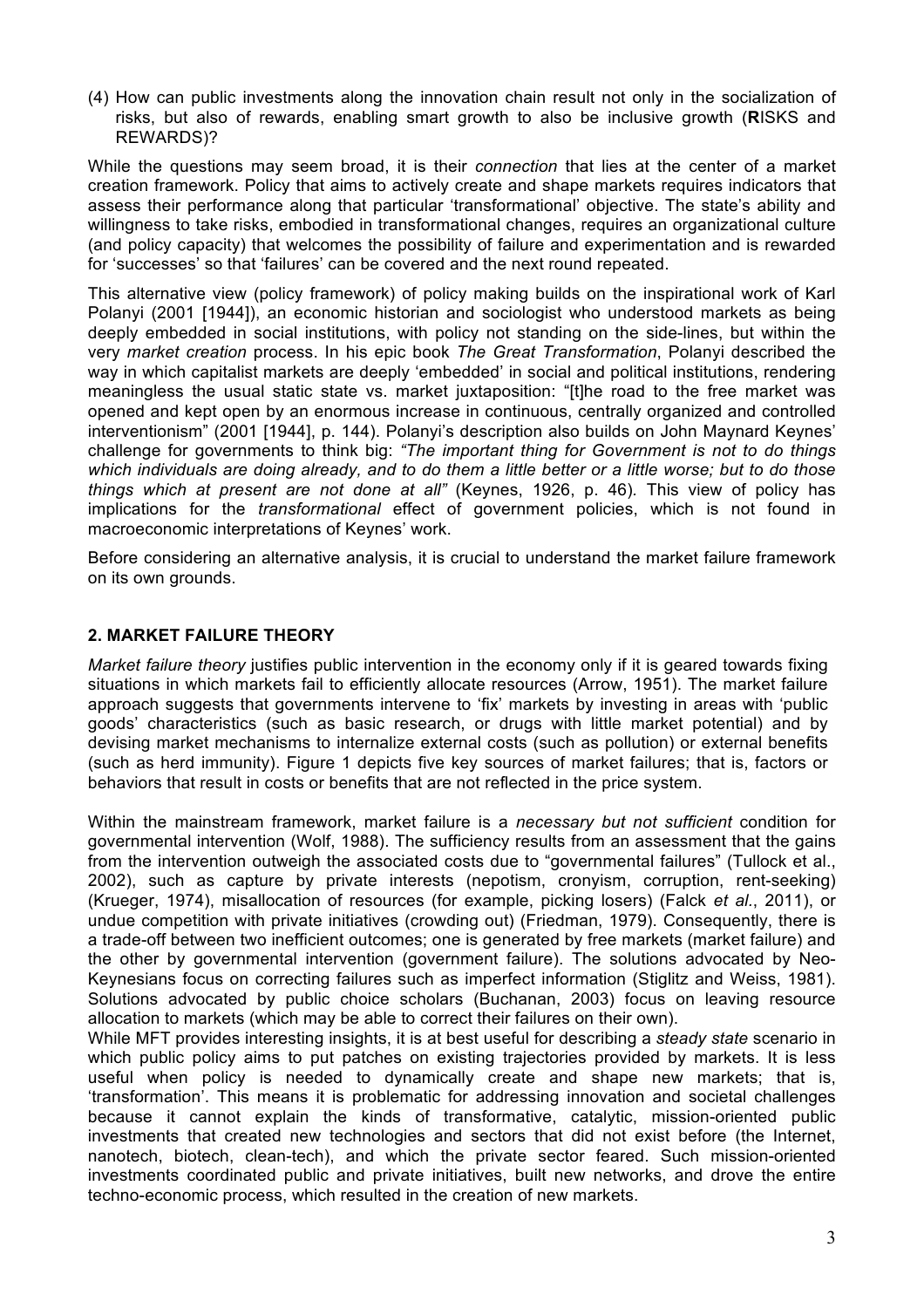



Source: Based on typology of market failures developed by Mazzucato and Penna (2014).

MFT has four key limitations, which continue to guide policy making today. These are the ability of the state to set the direction of change, to form indicators through which to evaluate its transformational impact, to set up organizations in the public sector that are willing and able to welcome rather than fear failure, and the ability to earn some return from the upside to fund the many inevitable failures that are part and parcel of the innovation process. These limitations are discussed below.

**MF1. Coordination failures.** These occur when agents fail to coordinate their expectations and preferences throughout the business cycle, leading to markets failing to reach an equilibrium (supply does not match demand, workers do not find employment, savings do not get invested). Business cycles create an inter-temporal dynamic, which make it difficult to coordinate expectations and preferences, giving rise to situations in which the economy follows a Paretoinefficient path (Stiglitz, 1974). In such situations, capital, labor and natural resources will be underutilized, because the supply and demand for them do not match (Bator, 1958; Stiglitz, 1991). From this perspective, government intervention would be justified as a way to address the coordination failure that arises from private agents (such as banks and firms) being too pro-cyclical (lending and investing too much in the boom and too little in the bust), putting the economy on a downwards path. Therefore, market failure theory assumes that the state is risk-neutral and capable of absorbing risk during an economic crisis, spreading risk over time and cross-sectionally (Arrow and Lind, 1970). It is this assumption that justifies the promotion of countercyclical fiscal and monetary policies. For instance, in times of crisis, greater risk aversion of private agents may lead to underinvestment. To address this issue, the state may increase public investment to provide short-term fiscal stimulus to keep the economy running, or it may decrease interest rates in order to indirectly de-risk private investments. In this view, directionality is provided by markets. An implicit corollary of this coordination failure intervention is that if the public sector invests too much during a boom, it risks crowding out private finance, particularly if investments are debt-financed (Friedman, 1979), but not only in such cases (for example, crowding out can also occur if public investment leads to changes in exchange rates). In such situations, fiscal consolidation (austerity measures, contractionary fiscal policy) may result in the expansion of private investments (Giavazzi and Pagano, 1990).

**MF2. Public good failures** (for example, provision of clean air or new knowledge) and situations of imperfect competition (for example, natural monopolies, network effects, supply and demandside economies of scale). These are both key reasons for industrial policies. Wherever private lenders have limited incentives to finance projects with public good characteristics (non-excludable and non-rival), or in situations of imperfect competition, the market is not an efficient allocator of resources, which justifies state intervention. Examples include private markets underfunding goods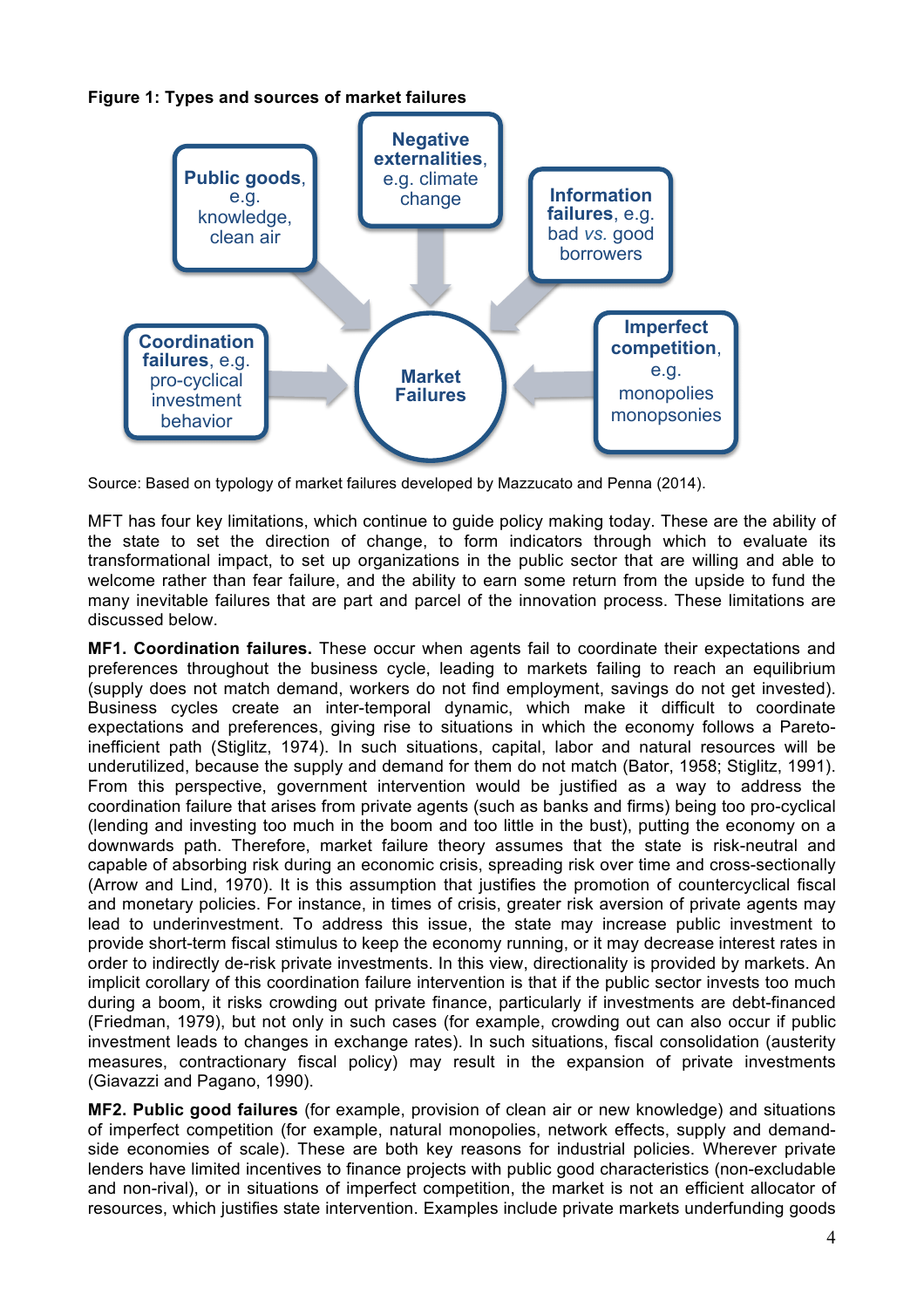with very high spillovers (such as basic research that generates new knowledge), or socially desirable infrastructure projects with positive externalities. Both of these types are characterized by value that cannot be internalized by private agents. Research and development (R&D) investments generate new knowledge that cannot be fully appropriated by the original investor (who cannot 'exclude' other agents from using the knowledge to their own benefit). Thus, private agents tend to underinvest in R&D and innovation because they cannot internalize benefits that would compensate for the development costs and make the investments worthwhile. Competition failures arise when there are high natural barriers to entry (due to scale economies or network effects), which also lead to Pareto-inefficient situations (Stiglitz, 1991). In order to correct for such types of market failure, the state may invest in early-stage blue sky research, infrastructure and other public works, enforce competition policies, regulate natural monopolies, establish early technical standards, and so on. All of these potential sources of failures focus on using macro industrial policies to promote investments in public goods that are under-produced in prevailing market conditions or tackle situations of monopoly and monopsony (by promoting the entry of new agents to increase the pool of producers and consumers or avoiding collusion, thereby fostering competition). In order to minimize the risk of governmental failure, innovation policies are often designed to be 'neutral', to avoid favoring or disfavoring specific private agents. This view became dominant in the 1990s, when 'diffusion-oriented' policies (focused on 'getting the conditions right') replaced mission-oriented technology policies (Chiang, 1991). In the diffusion-oriented paradigm, policies that promote the supply of public goods are supposed to create the 'right' conditions for innovation. This is done, for example, by de-risking the private sector (through tax incentives) rather than picking winners. The expression 'picking winners' is commonly used to describe policies that are strongly directive and benefit specific firms, technologies and sectors, which many people believe will inevitably lead to government failure (Falck et al., 2011).

**MF3. Information failures** arising from incomplete markets with high transaction costs and information asymmetries; for example, bad vs. good borrowers (leading to adverse selection or moral hazard behaviors). Such market failures take place at a more microeconomic level, creating inefficiencies associated with non-equilibrium situations that result from the interaction between agents (microeconomic exchanges). For example, microeconomic Pareto inefficiencies may be caused by information asymmetries that lead to adverse selection of potentially good borrowers (Stiglitz and Weiss, 1981). They may also be the result of high costs to carry out a transaction through markets (Coase, 1960). Classic examples are the lack of finance for small enterprises or for R&D and innovation projects, both of which are risky and uncertain. Underinvestment in R&D projects due to information asymmetries can even occur in the presence of strong intellectual property laws, macroeconomic stability, free-trade, and contract enforcement, because markets are 'incomplete' (Stiglitz, 1991). In these situations, public investment in SMEs and innovation, through loans, equity or grants, would be justified in order to promote economic diversification, growth and development. To minimize the risk of government failure through capture by private interests or the risk of crowding out, the preferred policies should be neutral and simply de-risk the private sector across the board, without picking favorite firms or sectors.

**MF4. Negative externalities** arising from the production or use of goods and services such as climate change, traffic congestion, or antibiotic resistance, for which there is no market. In this perspective, most societal challenges are seen as negative externalities. Such failures work at the system level; that is, they amount to 'system failures'. The socio-economic system as a whole results in 'costly' outcomes that are undesirable from a societal point of view. For instance, climate change can be seen as a negative externality from carbon-intensive production methods or the burning of fossil fuels. The *Stern Review* (Stern, 2006) on the economics of climate change states that: "Climate change presents a unique challenge for economics: it is the greatest example of market failure we have ever seen" (Stern, 2006, p. 1). Negative externalities are not reflected in the price system: there is no 'equilibrium' price because there is no market for negative externalities. Economists often call for market-based mechanisms (such as carbon pricing or carbon taxes) or neutral technology policies (such as tax breaks) to correct for this type of market failure, both of which would minimize the risk of government failure by leaving the direction of change to be determined by market forces.

The key contention of the present paper is that while market failure theory is useful for addressing some of the confined areas listed above, it cannot explain and justify the more ambitious role that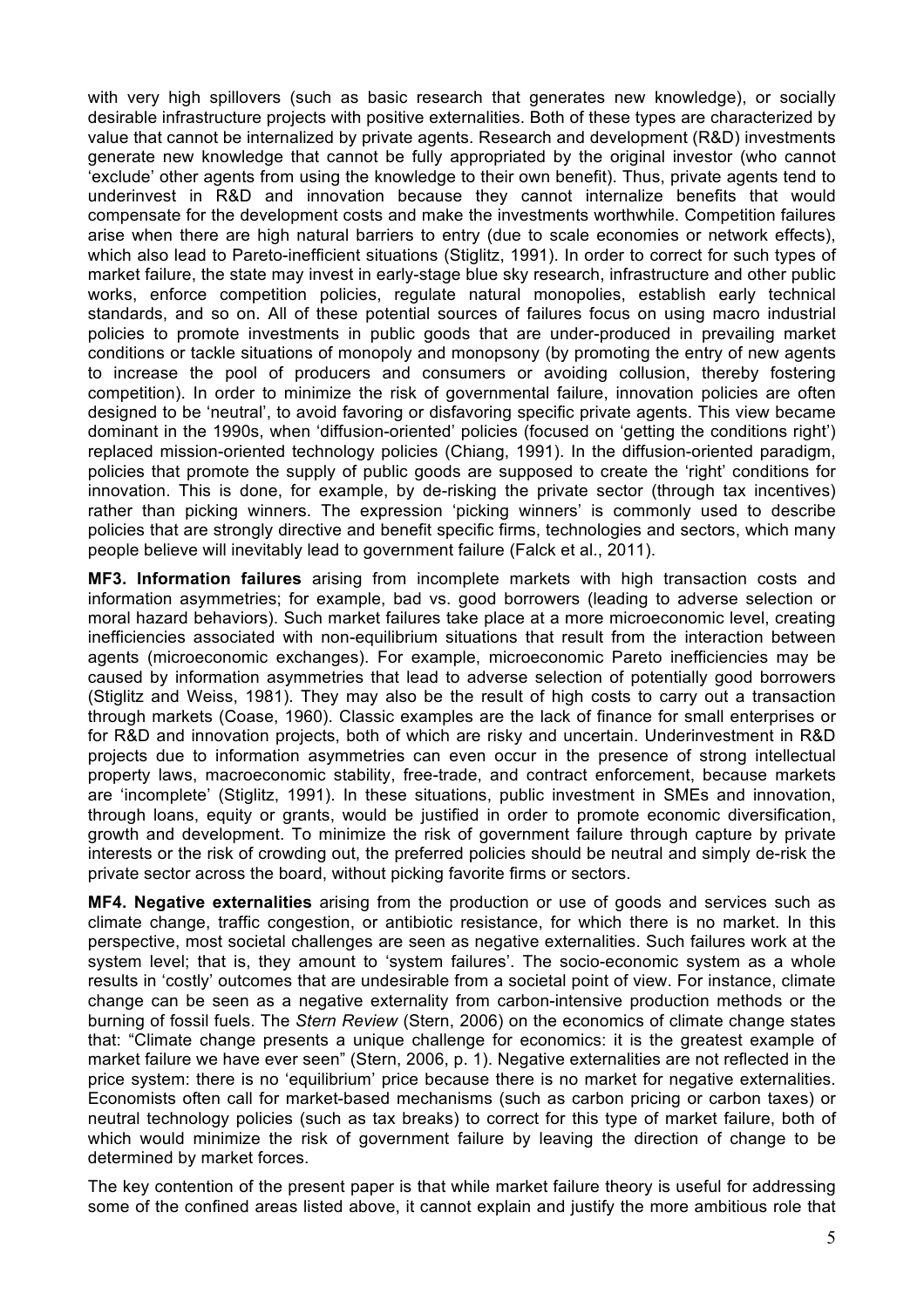the state has historically played in shaping and creating markets; that is, transforming them rather than just fixing them. Behind the investments that led to key technological revolutions and generalpurpose technologies was the active hand of the state: the mass production system, aviation and space technologies, nuclear power, information technologies and electronics, and the Internet (Ruttan, 2006). The investments that led to the Internet, for example, were not confined to public goods areas; their breadth covered the entire innovation chain from basic research to applied research and early-stage financing of companies (Block and Keller, 2011). These investments, like those that lay behind nanotechnology and biotechnology, were driven by a *vision* to create new markets rather than to fix network externalities within existing ones. Thus, a new framework to guide public policies must account for the role of the state in directing investments, creating markets, and taking on risks and uncertainties as lead investor, with private companies only entering later. This expanded role of the state can build on several 'heterodox' economics literatures that have emphasized the state's transformational capacity.

#### **3. INSIGHTS ON MARKET SHAPING/CREATING FROM ALTERNATIVE THEORIES**

The systems of innovation approach has been crucial for highlighting deficiencies in the market failure perspective, as it regards innovation policy. This is due to the inability of MFT to tackle lockin effects and to specific types of institutional failures that arise from feedback processes along the entire innovation chain (Verspagen, 2006). For this reason, systems of innovation policies focus on the need for nations to build a "*network of institutions in the public and private sectors whose activities and interactions initiate, import, modify and diffuse new technologies*" (Freeman 1995). The emphasis here is not on the stock of R&D but on the circulation of knowledge and its diffusion throughout the economy (Lundvall, 1992). Institutional change is not assessed through criteria based on static allocative efficiency, but rather on how such change promotes technological and structural change. The perspective is neither macro nor micro, but more meso, where individual firms are seen as part of broader network of firms with which they cooperate and compete. However, while the systems of innovation approach has been key in identifying dynamic system failures, it has not been explicit in creating an alternative market-creating framework that can guide economic policy. This is the goal of the remainder of this paper. In order to develop a transformational *market creation/shaping* policy framework, in the spirit of Karl Polanyi's understanding of markets being created by active public policy, I draw on insights from different bodies of thought that have considered the role of the state in the process of fostering innovation-led growth. These are: (a) *science and technology policy research* (on mission-oriented policies); (b) *development economics* (on 'developmental states'); (c) *evolutionary economics* (on shifts in technological trajectories and techno-economic paradigms); and (d) my own work (Mazzucato, 2013a) on the '*entrepreneurial state'* regarding the lead risk-taking role of government. In section 4, I use these insights to consider new questions for economic policy (not only innovation policy) that can help guide a market-creating framework. The fact that these four bodies of thought have not previously been linked, and have not been clearly positioned to critique the key tenets of market failure theory, has prevented them from having the impact they could have had on our understanding of how to guide, evaluate and manage public policy.

#### **a) Science and Technology Policy Research: Mission-Oriented Innovation Policy**

The history of innovation policy, studied especially through the systems of innovation approach (Freeman, 1995), provides key insights into the limits of market failure theory with regard to justifying the depth and breadth of investments that have been necessary for the emergence of radical technological change. Innovation policy has historically taken the shape of measures that (1) support basic research, (2) aim to develop and diffuse general-purpose technologies, (3) develop certain economic sectors that are crucial for innovation, and (4) promote infrastructural development (Freeman and Soete, 1997 [1974]). The *justification* of innovation policies has changed over time. Military motives predominated in the 1950s and 1960s, while the aim since the 1970s has been to improve economic and competitive positions. In the 1980s, innovation policy became increasingly justified due to market failure. Innovation policies driven by military motives have been described as mission-oriented because they have aimed to achieve clearly defined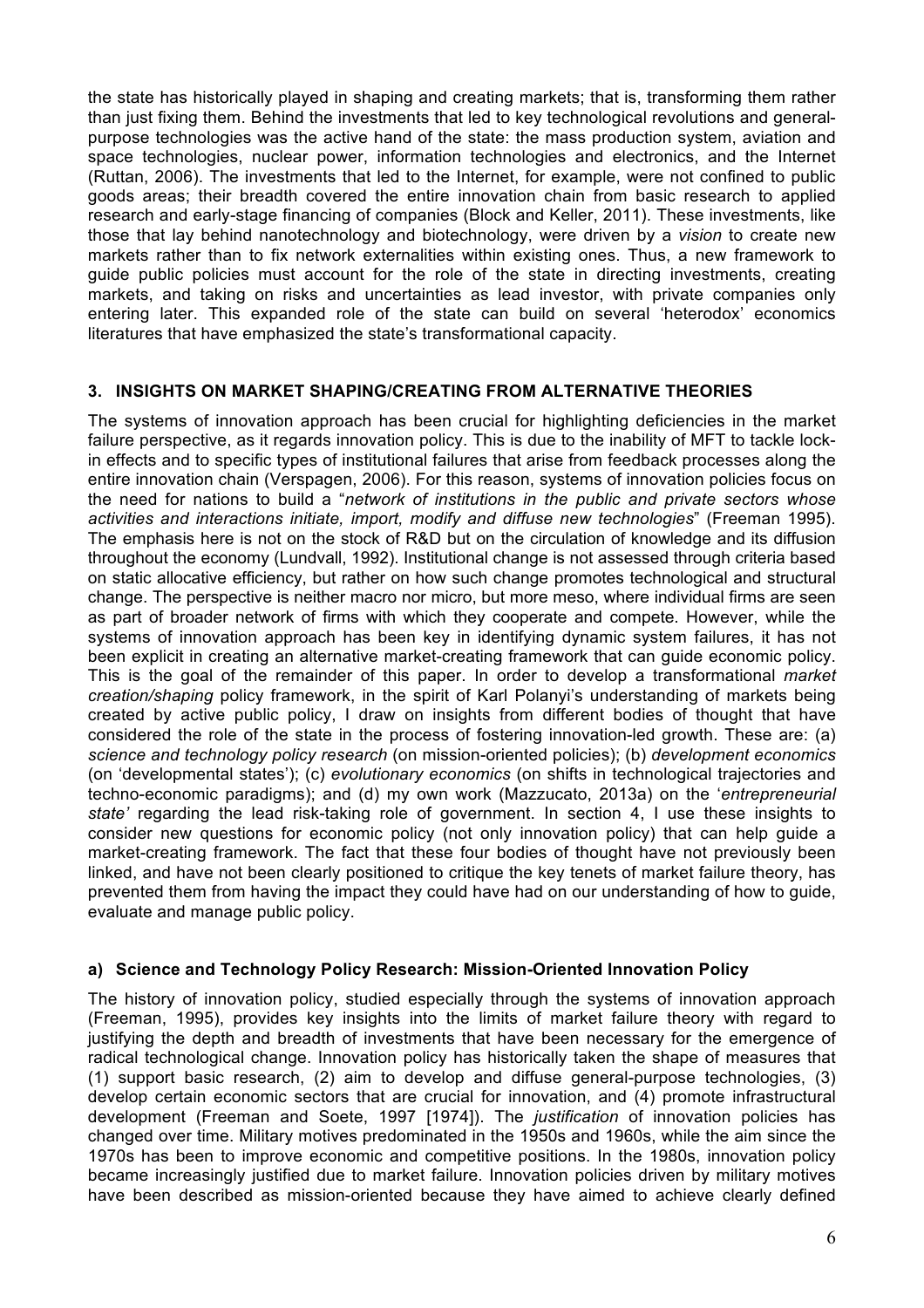technical goals. In recent years, there have been calls for a return to such policies to address 'grand societal challenges' (Mowery et al., 2010). However, Foray et al. (2012) contrasted missions of the past, such as putting a man on the moon, with such contemporary missions as tackling climate change. While past missions aimed to develop a particular technology (with the achievement of the technological objective signaling that the mission was accomplished), contemporary missions have addressed broader and more persistent challenges, which require long-term commitments to the development of technological solutions. Indeed, the *Maastricht Memorandum* (Soete and Arundel, 1993) provided a detailed analysis of the differences between 'old' and 'new' mission-oriented projects, showing that "older projects developed radically new technologies through government procurement projects that were largely isolated from the rest of the economy, though they frequently affected the structure of related industries and could lead to new spin-off technologies that had wide-spread effects on other sectors. In contrast, [contemporary] mission-oriented environmental [and other] projects will need to combine procurement with many other policies in order to have pervasive effects on the entire structure of production and consumption within an economy" (p. 50). While many mission-oriented policies used to be tied to military motives (such as the origin of DARPA in the US Department of Defense), they have more recently been used to set up dynamic public agencies in other mission-oriented areas like energy security (ARPA-E) and health (National Institutes of Health, NIH). Indeed, the NIH is the second biggest source of innovation funding after the Department of Defense, with spend in 2012 reaching US\$32 billion. Angell (2005) claimed that such expenditures are the source of most of the radical innovations in the sector; that is, new molecular entities with priority rating (with private pharma focusing more on the incremental drugs and on development).

The mission-oriented literature has developed many useful empirical studies. These include analysis of different technology policy initiatives in the USA (Chiang, 1991; Mowery et al., 2010), in France (Foray, 2003), in the UK (Mowery et al., 2010), and in Germany (Cantner and Pyka, 2001); and studies of mission-oriented agencies and policy programs, including military R&D programs (Mowery, 2010), the National Institutes of Health (Sampat, 2012); grand missions of agricultural innovation in the USA (Wright, 2012); and energy (Anadón, 2012). However, the literature has not integrated the empirical insights to provide a fully-fledged theory that contrasts its position to that of the four market failure categorizations discussed above. Consequently, the studies have resulted in ad-hoc theoretical understandings and policy advice on how to manage mission-oriented initiatives, without tackling the key justifications for mission-oriented investments in a way that contrasts the justifications which arise from market failure theory. In particular, the framework has been limited to looking at agencies that focus on science, technology and innovation policies. Doing so ignores the relationship between types of finance and innovation development. It also overlooks, for example, the rise of public financial institutions like state investment banks (such as KfW in Germany or the China Development Bank, Sanderson and Forsythe, 2013) as sources of mission-oriented finance, especially as private finance has increasingly retreated from financing the real economy (Mazzucato 2013b; Mazzucato and Penna, 2014). While mission-oriented programs are intrinsically dynamic, with feedback loops between missions and achievements, the tools used to evaluate such public policies have remained static, coming from the market failure theory toolbox (despite the fact that many studies draw on the innovation systems perspective from evolutionary economics). For these reasons, mission-oriented policy research is currently confined to a small area of policy research and practice, and has had very little impact on how economists understand the role of public policy. One particular limitation is that this stream of research has continued to assume that innovation and dynamism are housed inside firms, with the state only playing a facilitating role. A new framework must seek to address the mismatch between theory and practice by developing a new economic policy framework that can explain and justify the kinds of mission-oriented policies that have led to the shaping and creation of new markets, and not to the correction of markets.

#### **b) Development Economics: Developmental Network States**

Work on the developmental state, a concept from a small group of development economists, has revealed the importance of the 'visible hand' of the state in industrialization and technological change (Wade, 1990; Chang, 2002; Amsden, 2001). More recently, this literature has also emphasized the importance of a developmental *network* state; that is, a decentralized network of different types of state agencies that can foster innovation and development. While significant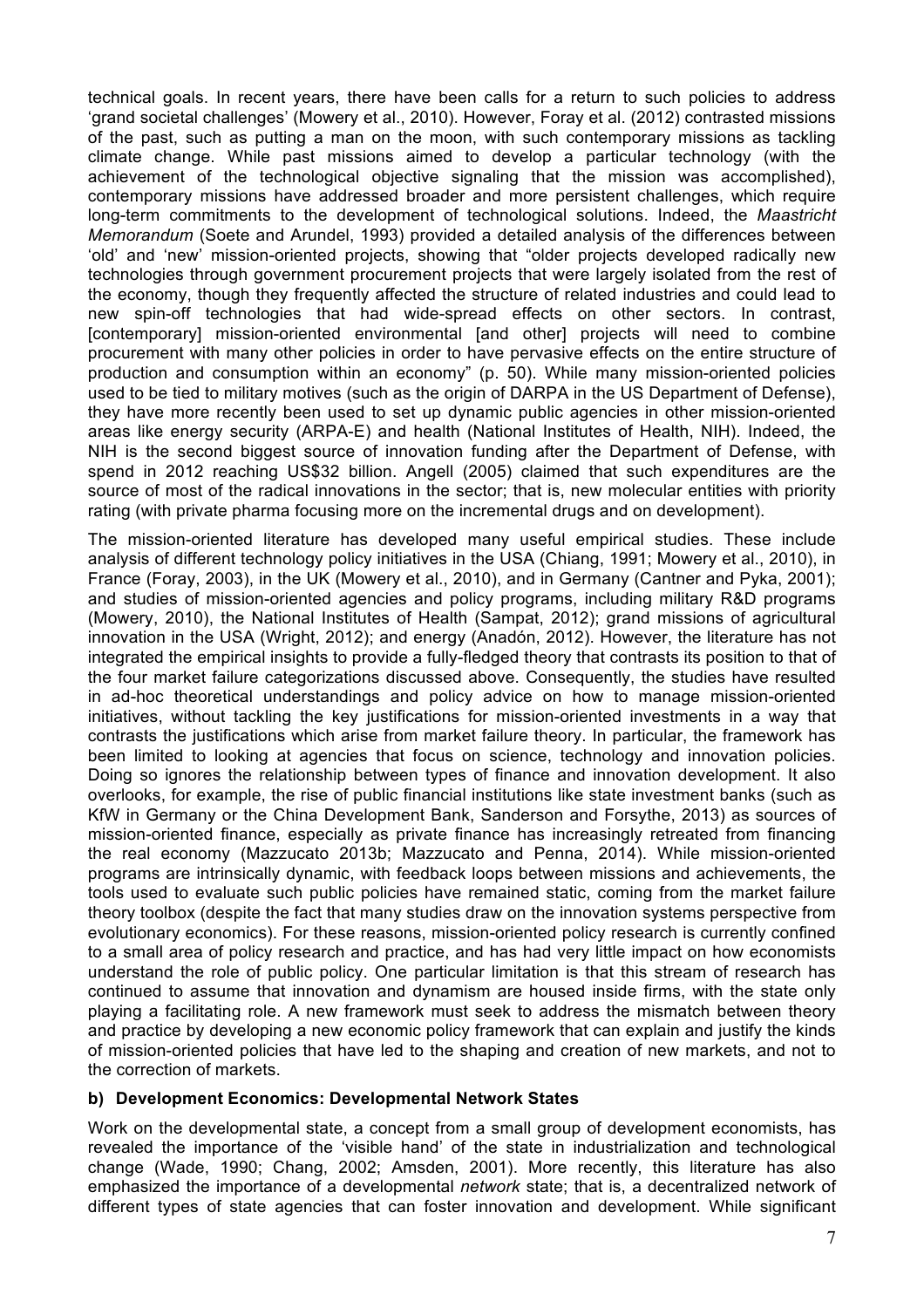attention has been devoted to the role of large agencies or institutions (such as DARPA or the NIH) in historical mission-oriented projects, it is only recently that considerable focus has been placed on the broader network of structures, actors, strategies and agencies, such as intelligence distributed amongst actors and institutions, flat organizational structures, flexibility, and customization (Perez, 2002). Indeed, many successful cases of innovation and technology policy strategies have been carried out by networks of decentralized public institutions, which have focused not on creating individual 'national champion' firms, but on establishing a constellation of innovative firms (O'Riain, 2004). This has been the case in East Asia, Finland, Israel, Taiwan, and even in Silicon Valley in the US (Block and Keller, 2011). Such successful policies have covered a wide range of measures, including R&D support, training, support for marketing and export, funding programs (including early-stage venture capital), networking and brokerage services, building of facilities and clusters (so-called science parks), and fostering industrial ties. Although not all networks of decentralized institutions were driven by a technological mission, this has been the case with the networks fostered by DARPA (driven by security missions) or the NIH (health/cure of diseases), two of the most successful cases of mission-oriented initiatives. In the case of East Asia, the implicit mission was industrial development and 'catching up' (Chang, 2002).

From this alternative view, economic development is not the result of natural (exogenous and exante) competitive advantages, but of the endogenous creation of new opportunities that lead to the establishment of competitive advantages. This requires discovering the cost structure of an economy in order to identify which types of goods and services that already exist in world markets can be produced in a domestic economy at low cost (Rodrik, 2004). The state plays a central coordinating role in this discovery process, and often represents a lead agent in economic development efforts. To do this, the state may work as an agency to nurture nascent or knowledge-intensive firms (infant-industry promotion); promote strategic trade (such as import substitution) and financial leverage; prioritize investments in existing strategic sectors (reinforcing comparative advantages); create national champions; and provide coherence to economic policies (Wade, 1990; Amsden, 2001; Chang, 2002; Reinert, 2007; Falck et al., 2011). While MFT may explain the need for some of these activities (for example, infant-industry promotion as a result of adverse selection by private investors), the state does much more by fulfilling this developmental role than just provide financial capital to fix failures. Because economic development is an endogenous process, the state provides social capital, coordinates initiatives and public-private partnerships, fosters synergies, and promotes the introduction of 'new combinations' that create Schumpeterian rents (Reinert, 2007).

#### **c) Evolutionary Economics: Technological Trajectories and Techno-Economic Paradigm Shifts**

Schumpeter warned that the methodology of neoclassical economics (based on 'comparative statics'; that is, the comparison of static equilibrium situations) and its treatment of technical change as an exogenous process—both of which MFT adopts—were "not sufficient to explain the real development of the economy" (Schumpeter, 2002 [1912], p. 97). Evolutionary economists following the Schumpeterian tradition aimed to "open the black box of technical change" (Rosenberg, 1982) by means of a different methodology (based on historical analysis and empirical evidence) in order to understand the process that links technical change (innovation), economic growth and development. Key concepts developed in evolutionary economics are those of 'technological paradigms' and 'technological trajectories' (Dosi, 1982; Nelson and Winter, 1982), which reveal the limitation of market forces in providing a direction to economic development. A technological paradigm has a threefold definition (Dosi, 1982, p. 148): it is an *outlook* of the relevant productive problems confronted by firms (as producers of technologies or innovators); it represents a set of procedures (routines) of how these problems shall be approached; and it defines the relevant problems and associated knowledge necessary for their solution. A technological trajectory, in turn, represents the direction of progress within a technological paradigm. Therefore, technology development is a problem-solving activity, and a technological paradigm "embodies strong prescriptions on the *directions* of technical change" (p. 152). This is why market signals are limited in terms of providing direction to techno-economic development; they only work within the parameters of the paradigm, which means they influence the rate of change more than its direction. When two or more technological paradigms compete, markets may influence which one is selected (the one which minimizes costs). Once established, however,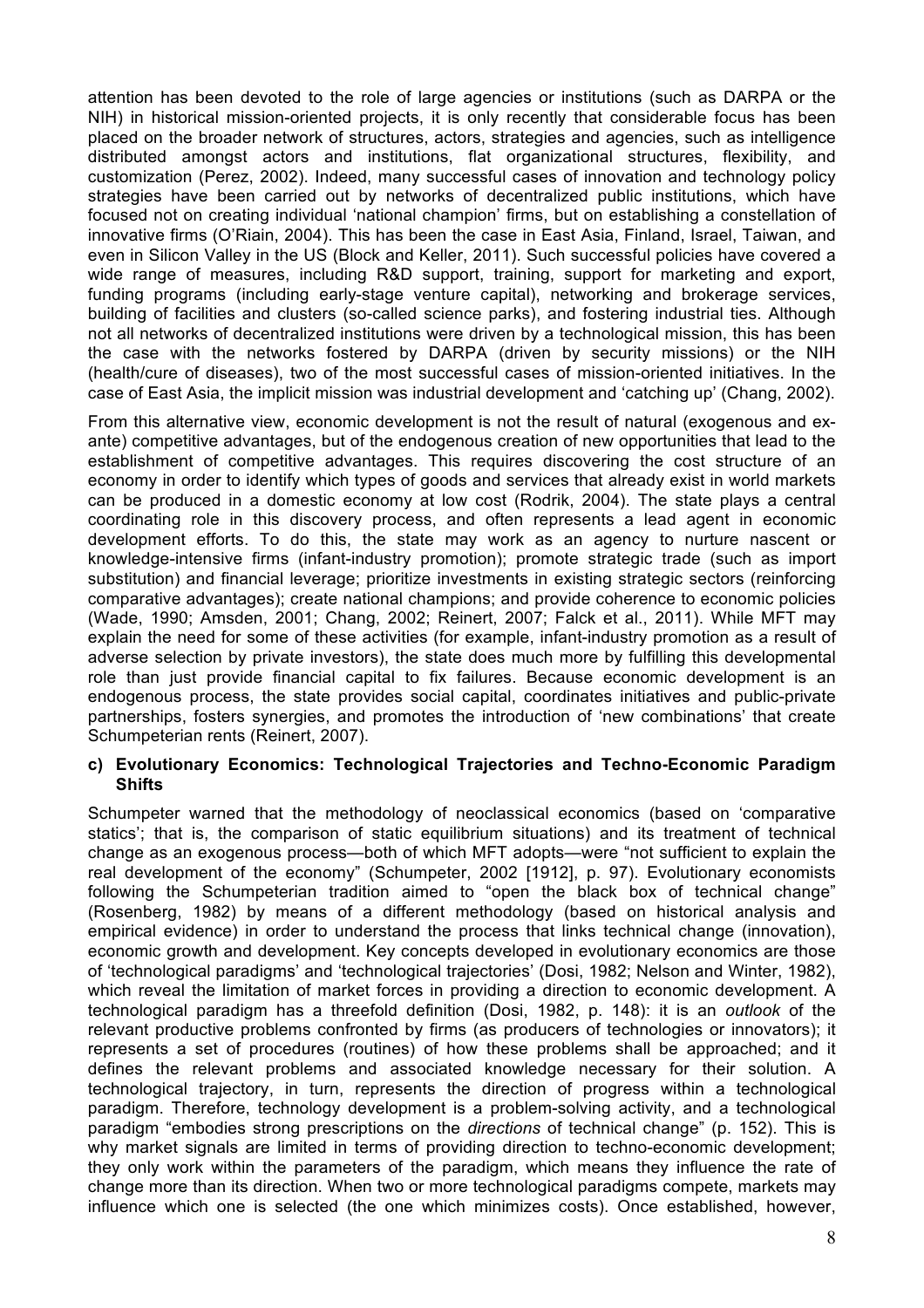paradigms have a powerful 'exclusion effect', whereby some technological possibilities are discarded because they are incompatible with the prevailing paradigm and are therefore 'invisible' to agents. Thus, a techno-economic system of innovation may be locked into a self-reinforcing, path-dependent trajectory (Dosi and Nelson,1994). This becomes a problem if the trajectory being followed (or the paradigm itself) is inferior or suboptimal to what could be achieved with technologies that transgress the paradigm (or with a different paradigm).

Perez (2002) expanded the notion of technological paradigm to 'techno-economic paradigm' in order to account for the non-technological forces (economic and social institutions) that characterize certain periods of capitalist history, and affect both the economic and social systems. Her theory of 'techno-economic paradigm' shifts is a historical perspective on the long-waves of development that accompany technological revolutions. "A techno-economic paradigm is, then, a best-practice model made up of a set of all-pervasive generic technological and organizational principles, which represent the most effective way of applying a particular technological revolution and of using it for modernizing and rejuvenating the whole of the economy" (Perez, 2002, p. 15). When a new technological revolution emerges, the socio-economic system remains stuck within the bounds of the previous paradigm. This renders market forces incapable of directing the system towards the new paradigm and stifles the modernizing and rejuvenating potential of the new revolution. In other words, there are mismatches between elements of the social and technoeconomic systems (for example, social expectations, R&D routines, tax regimes, labor regulations). In order to overcome these mismatches, it is necessary to build new institutions that favor the diffusion of the new paradigm. In all previous technological revolutions, governments have led the process of institution-building that allowed new techno-economic paradigms to replace the old ones. Perez (2002) specifically pointed to the role of public policy in allowing the full deployment of technological revolutions, such as the effect of suburbanization on the ability of the mass production revolution to diffuse throughout the economy.

This stream of research on technological and techno-economic paradigms highlights the importance of cognition when establishing the direction of technological change. Paradigms are powerful enabling and constraining institutions that favor certain directions of techno-economic development and obstruct others. In order to redirect techno-economic development on a new, qualitatively different route, a paradigm shift is required that will avoid the constant renewal of prevailing trajectories, which occurs if market forces provide directionality to the system. From this perspective, the state has a crucial role to play in terms of creating a new *vision* that will coordinate cognitive efforts of different (public and private) agents and direct their action to areas beyond the existing paradigm. Green innovation can be understood as a redirection of the full deployment of the IT revolution (Mazzucato and Perez, 2014). To be effective at providing the direction of change, a vision must be created and shared. Stirling (2008) rightly focuses on the role of bottomup participatory processes to ensure directionality is taken seriously and shared amongst actors.

#### **d) The Entrepreneurial State: The State as Lead Risk-Taker and Investor in the Economy**

Private business investment in innovation is driven not by costs, but by perceptions of technological and market opportunities. Studies in industry dynamics have documented that there is a weak relationship between entry of new firms into industries and the current levels of profits in those industries (Vivarelli, 2013). Firm entry appears to be driven by expectations about future growth opportunities, even when such expectations are overly optimistic (Dosi and Lovallo, 1998). Historically, such technological and market opportunities have been actively shaped by government spending—what I refer to as 'the entrepreneurial state' —that is, a willingness to invest in, and sometimes imagine from the beginning, new high-risk areas before the private sector does (Mazzucato, 2013a). This is not to say that the private sector is not important, because it most certainly is; instead, this line of thought emphasizes the way in which, historically, business has tended to enter new sectors only after the high uncertainty (for example, areas of capital intensity, and areas of high risk) has been absorbed by the public sector. This was the case with the IT revolution (Block and Keller, 2011), the biotechnology industry (Lazonick and Tulum, 2011), nanotechnology (Motoyama et al., 2011), and for the emerging clean tech sector (Mazzucato and Penna, 2014).

In the book *The Entrepreneurial State: Debunking Public vs. Private Sector Myths* (Mazzucato, 2013a), I described the risk-taking role the state has played in the few countries that have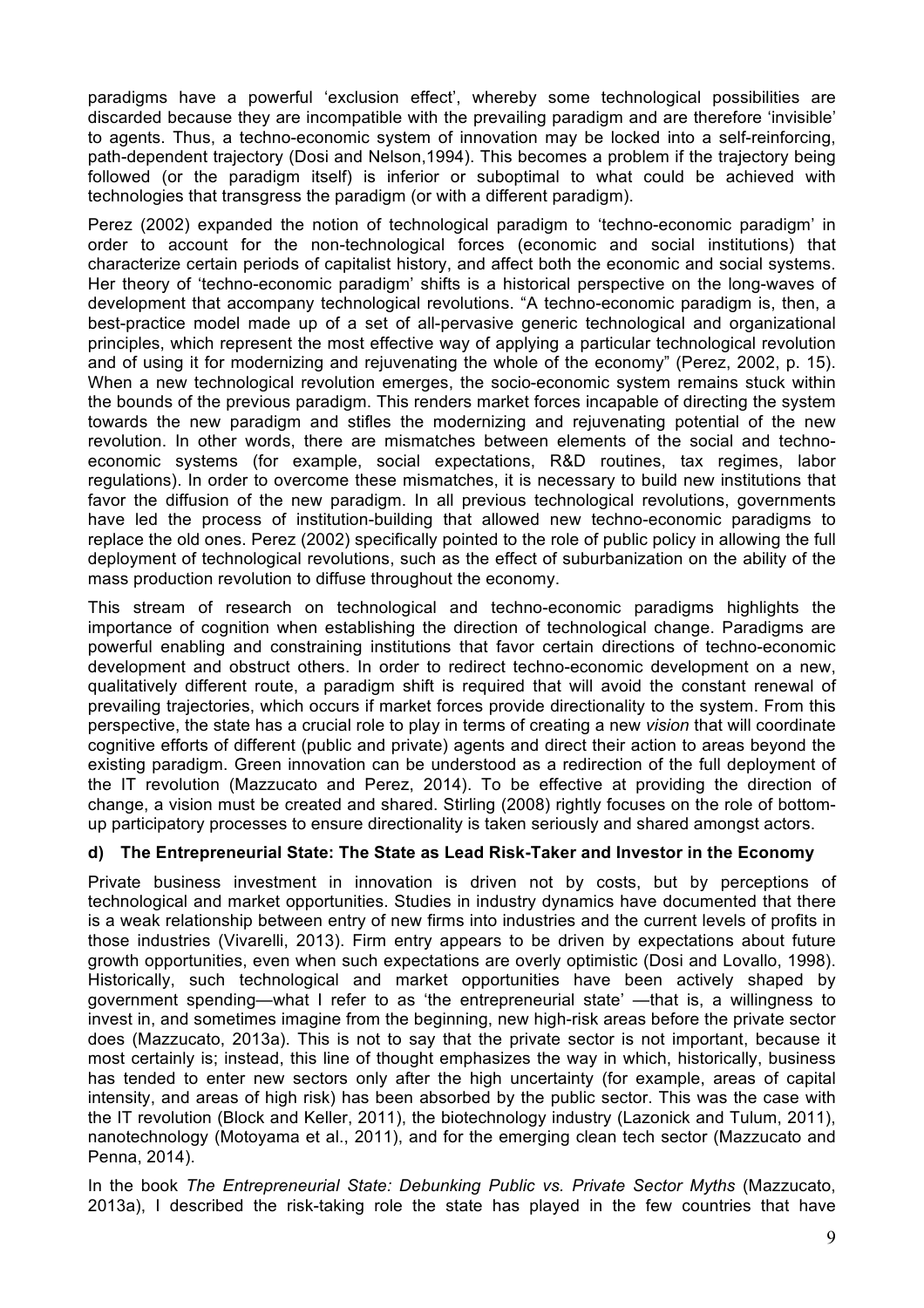achieved innovation-led growth. I focused on the way in which the state played a lead investment role across the entire innovation chain, from basic research to early-stage seed financing of companies; this role is not captured by a purely public good justification for investments. Figure 2 shows the presence of the kinds of mission-oriented agencies (in orange), discussed in section 3a above, that have been present along the entire innovation chain. The arrows indicate that it is necessary for such agencies to be flexible and able to nurture feedback processes between different stages of the chain (precisely due to the non-linear types of feedback processes emphasized by evolutionary economics; see section 3c). The systems of innovation literature has sometimes overlooked the immense risk-taking that such agencies absorb, with many of the innovation attempts, ending in failure. ARPA-E is a testament to this process. This organization is currently attempting to emulate, in the area of renewable energy, the kind of radical innovation that its sister organization in the Department of Defense, DARPA, has engendered in computing. Cheryl Martin, ARPA-E's former director, stated that ARPA-E welcomes uncertainty: "*We are concerned with framing the challenges of energy in new ways, inviting new eyes, and novel ideas to the table. We look across the entire spectrum of the energy sector for ideas and connections, as it is very dynamic. Think of what was 'known' in energy just five years ago*—*some of those truths are very different now, and will change and evolve as we move into the future*" (Mazzucato and Penna, 2015, p. 106).

Ignoring the high risk and uncertainty that the state has absorbed has caused the fruits of innovation-led growth to be privatized, even though the underlying risk was socialized. It is usually assumed that the returns to the state will occur through higher tax income. However, I have argued that this return-generating system is broken and suggested that more thinking is needed regarding concrete ways to generate direct mechanisms for the state in order to create a 'revolving fund'. Such mechanisms will make it possible to cover inevitable losses (innovation is uncertain) and fund subsequent rounds, as is the case with private venture capital. Future research should evidence from across the world on how such return-generating mechanisms are used and consider the implications of the state as a public venture capitalist (Rodrik, 2015), which can follow a portfolio approach that allows the returns from the successes to cover the losses from the failures, with enough left over to cover the next round of investments. How to do this, while retaining a mission-oriented perspective (not limited by cost-benefit analysis), is a key challenge.



#### Figure 2 **Public and private investments along the innovation chain**

(Source: Author's addition of public agencies to underlying figure by Auerswald and Branscomb 2003. NSF National Science Foundation, NIH National Institutes of Health, DARPA Defense Advanced Research Projects Agency, SBIR Small Business Innovation Research Program, ARPA-Energy.)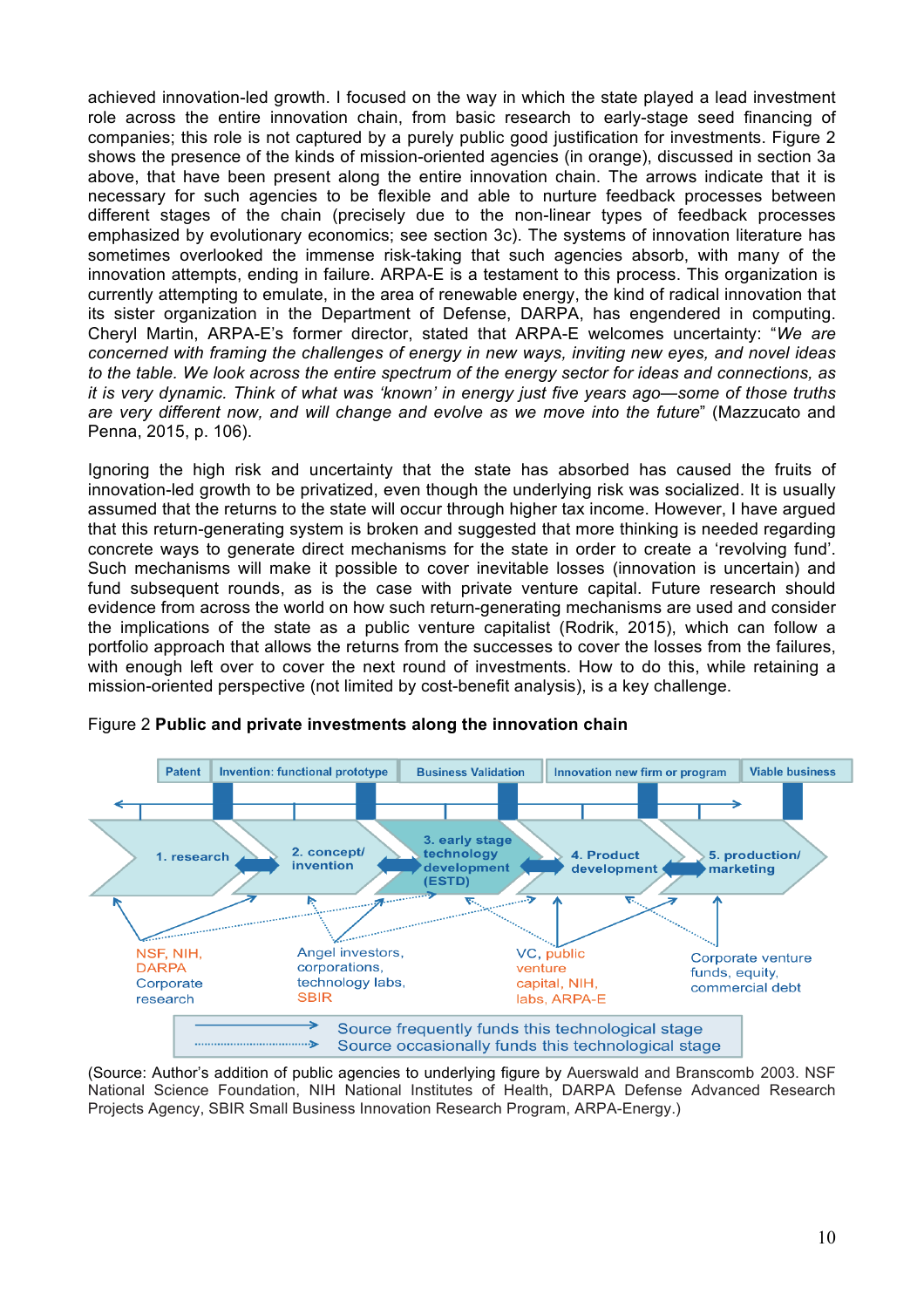#### **4. BEYOND MARKET FAILURE: ROUTES, ORGANIZATION, ASSESSMENT, AND REWARDS**

This section brings together key concepts from the four heterodox frameworks reviewed above, drawing especially on the empirical research conducted within these frameworks, in order to provide a new theoretical conceptualization for guiding state action to tackle transformational change.

*Directionality: understanding the role of policy as setting the direction of change.* Policies that aim to correct markets assume that once the sources of the failure have been addressed, market forces will efficiently direct the economy to a path of growth and development. However, markets are "blind" (Dosi, 1982) and the direction of change provided by markets often represents suboptimal outcomes from a societal point of view. This is why, in addressing *societal challenges,* states have sometimes led the process and provided the direction towards new techno-economic paradigms, which did not emerge spontaneously out of market forces. Governments made direct investments in the technologies that enabled the mass production and IT revolutions to emerge, and formulated bold policies that allowed them to be fully deployed throughout the economy (Ruttan, 2006; Block and Keller, 2011). Examples include suburbanization policies that allowed mass production to affect the productivity of all sectors, and the military motives that allowed IT to begin its deployment phase (Perez, 2002). Furthermore, in the IT revolution, and even in the emerging clean tech revolution, government not only funded the actual technologies (such as mainframes, the Internet, wind and solar power, and fuel cells), but also provided early-stage funding to companies that risk-averse private finance would not, and devised special tax credits that favored certain activities more than others (Mazzucato, 2013a). These facts seem to point to a different analytical problem facing policy makers: namely, choosing whether the right role is to direct or stand back, understanding *how* particular 'directions' and routes can be picked, and determining how to mobilize and manage activities that can lead to the achievement of dynamic social and technological challenges.

The problem is not whether or not to pick a direction, but how to learn from the successful picking of the past, and to enable the directions picked to be broad enough to allow bottom-up exploration, discovery and learning. This is sometimes referred to as 'smart specialization' (Foray, David and Hall, 2009). Smart specialization is explicitly a results- and outcome-oriented agenda, not an inputor outputs-oriented one (Rodrik, 2004). However, the fact that it has hitherto been based on a market failure framework means that smart specialization is, at best, seen as a 'discovery' process for stakeholders and policy-designers to jointly identify bottlenecks, market failures, and missing links. Smart specialization has not addressed the way in which innovation-led growth in places like Silicon Valley *actually happened.* Doing so requires not only the identification of missing links, but the formation of concrete strategies towards producing market landscapes that simply did not exist in the past. It also requires 'tilting' the playing field in the direction pursued, rather than 'leveling' it (Mazzucato and Perez, 2015).

*Organization: transform public organizations into ones that welcome learning, experimentation and self-discovery*. If brought to its extreme, as advocated by critics from Public Choice and the Chicago School of Economics, MFT calls for the state to intervene as little as possible in the economy, in a way that minimizes the risk of government failure, from crowding out to cronyism and corruption. This view requires a structure that *insulates* the public sector from the private sector (to avoid issues such as agency capture) and has resulted in a trend of 'outsourcing' that often rids government of the knowledge capacities and capabilities (in relation to IT, for example) that are necessary for managing change (Kakabadse and Kakabadse, 2002). Studies have examined the influence that outsourcing has on the ability of public institutions to attract top-level talent with the relevant knowledge and skills to manage transformative missionoriented policies. Without such talent and expertise it is nearly impossible for the state to fulfill its role of coordinating and providing direction to private actors when formulating and implementing policies that address societal challenges. In order to promote transformation of the economy, by shaping and creating technologies, sectors, and markets, the state must organize itself so that it has the intelligence (policy capacity) to think big and formulate bold policies. If the state is essential to the process of transformative technological and socio-economic change, then it is also essential to understand the appropriate structure of public organizations. Innovation is subject to extreme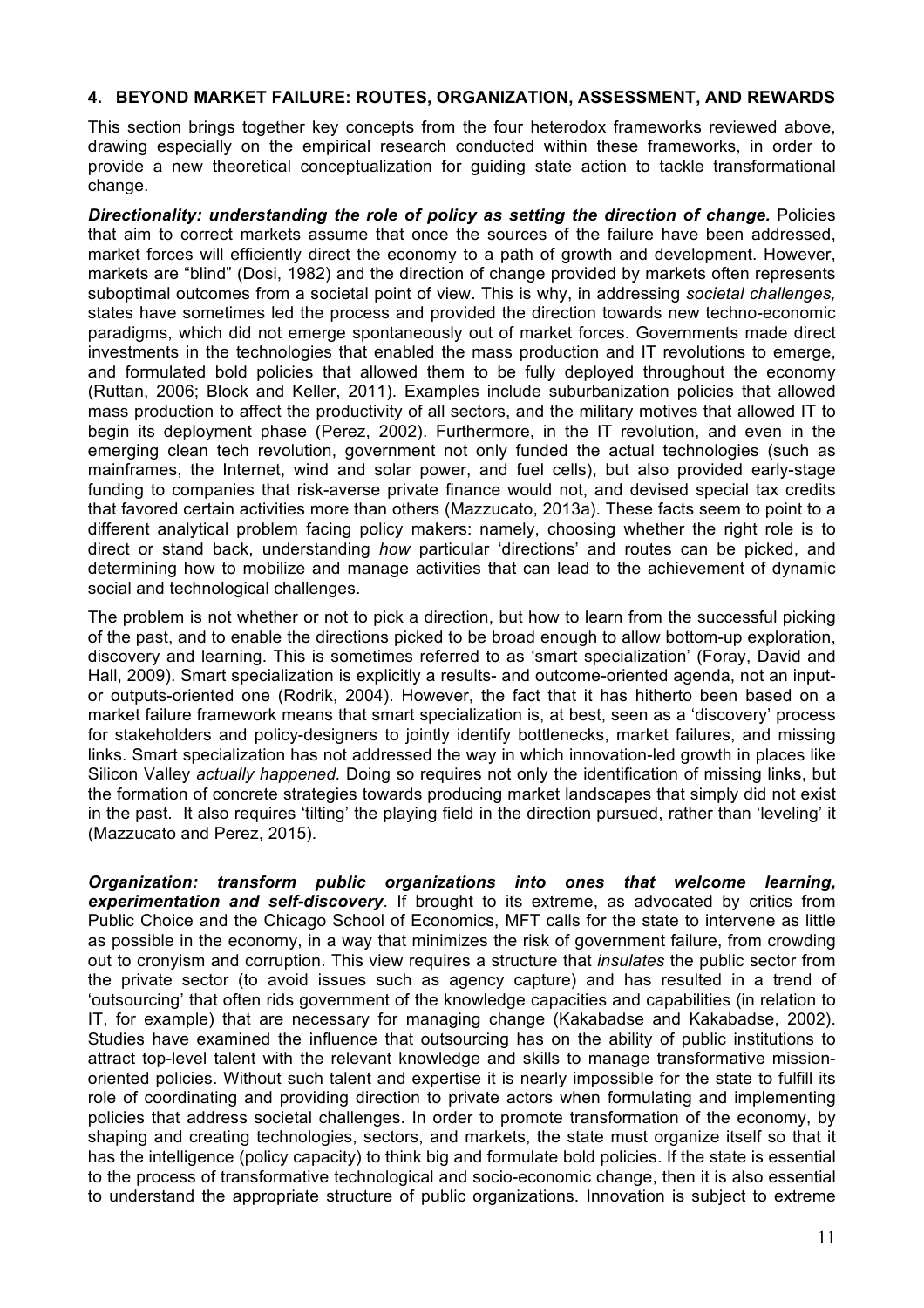uncertainty, which creates the need for both patience ("patient long-term capital", Mazzucato, 2013b) and the ability to experiment and explore the underlying landscape (Rodrik, 2004). Therefore, a crucial element in organizing the state for its 'roaring' role is absorptive capacity (Cohen and Levinthal, 1990), which enables governmental agencies to learn in a process of investment, discovery, and experimentation.

The size of the state, and hence its ability to earn back a return, either through tax or other means to fund its size, depends on its purpose. If the role of the state is simply to correct market failures and perform a subsidiary role to private initiative, it is sufficient to have little more than a minimal state that performs only unanimously approved functions, such as guaranteeing property rights and enforcing contracts (Atkinson and Stiglitz, 1980). The use of market failure as a diagnostic tool for public policies became prominent in the 1980s and was accompanied by public administration reform initiatives that sought to 'modernize' (often through downsizing) the state apparatus (Pollitt and Bouckaert, 2004), often in line with tenets from public choice theory (Buchanan, 2003). If policy-making is seen (i) as a non-probabilistic risk-taking process surmounted by uncertainty about technical and economic outcomes (Mazzucato, 2013a); (ii) as a process of experimentation and discovery (Hirschman, 1967; Rodrik, 2004); and (iii) as a continuous process of learning that leads to some successes and failures measured beyond static monetary analysis of the costs and benefits attached to quantifiable outcomes, then the *size* of the state apparatus and purely *economic efficiency* of the state are the wrong focuses for organizing the state.

The above point suggests that the key concern should be to establish which skills/resources, capabilities and structures are useful to increase the chances that a state organization will be effective, both at *learning* and at *establishing symbiotic partnerships with the private sector*, and ultimately succeed in implementing mission-oriented and transformative policies. Public and private organizations must re-rethink their roles when working together. Public-private partnerships have often limited the public part in 'de-risking' the private part. This ignores the capabilities and challenges involved in public sector risk taking. De-risking assumes a conservative strategy that minimizes the risks of picking losing projects and maximizes the probability of picking winners, but by adopting a portfolio approach for its investments (Rodrik, 2013). In such an approach, success from a few projects can cover the losses from many projects, and the state also learns from its losing investments (Mazzucato, 2013a). In this approach, the matching between failures and fixes is less important than having an institutional structure that ensures that winning policies provide enough 'rewards' to cover the losses, and that losses are used as learning cases to improve and renew future policies. Research on the developmental state (Block and Keller, 2011) suggests that these goals are best achieved not through top-down policies, but through a decentralized structure in which the organization(s) involved remain nimble, innovative, and dynamic from within. This strand of thinking can benefit from looking at the ways in which public–private partnerships were created when seeking the joint creation of new products and services, including vaccines (Chataway et al., 2007).

*Evaluation: transforming static metrics into dynamic ones.* The market failure framework has developed concrete indicators and methods to evaluate government investments, which stem directly from the framework itself, usually through a cost-benefit analysis that estimates whether the benefits of public intervention compensate for the costs associated with the market failure and with the implementation of the policy (including governmental failures). However, there is a mismatch between the intrinsically dynamic character of economic development and the static tools used to evaluate the role of the state in the process.

The mainstream diagnostics and evaluation approach (based on MFT) involves identifying the sources of the market failure and targeting policy interventions on their correction. This approach mostly entails *ex-ante* considerations about administrative and fiscal requirements and political– economic consequences of the intervention (Rodrik, 2004). Such an exercise usually consists of the following steps:

- An *ex-ante* cost–benefit analysis that weighs up the costs of the failure, the (private and social) benefits from addressing it, and the costs and risks of government failure.
- An *ex-ante* identification of sources of market failures and of second-best policy tools to address them.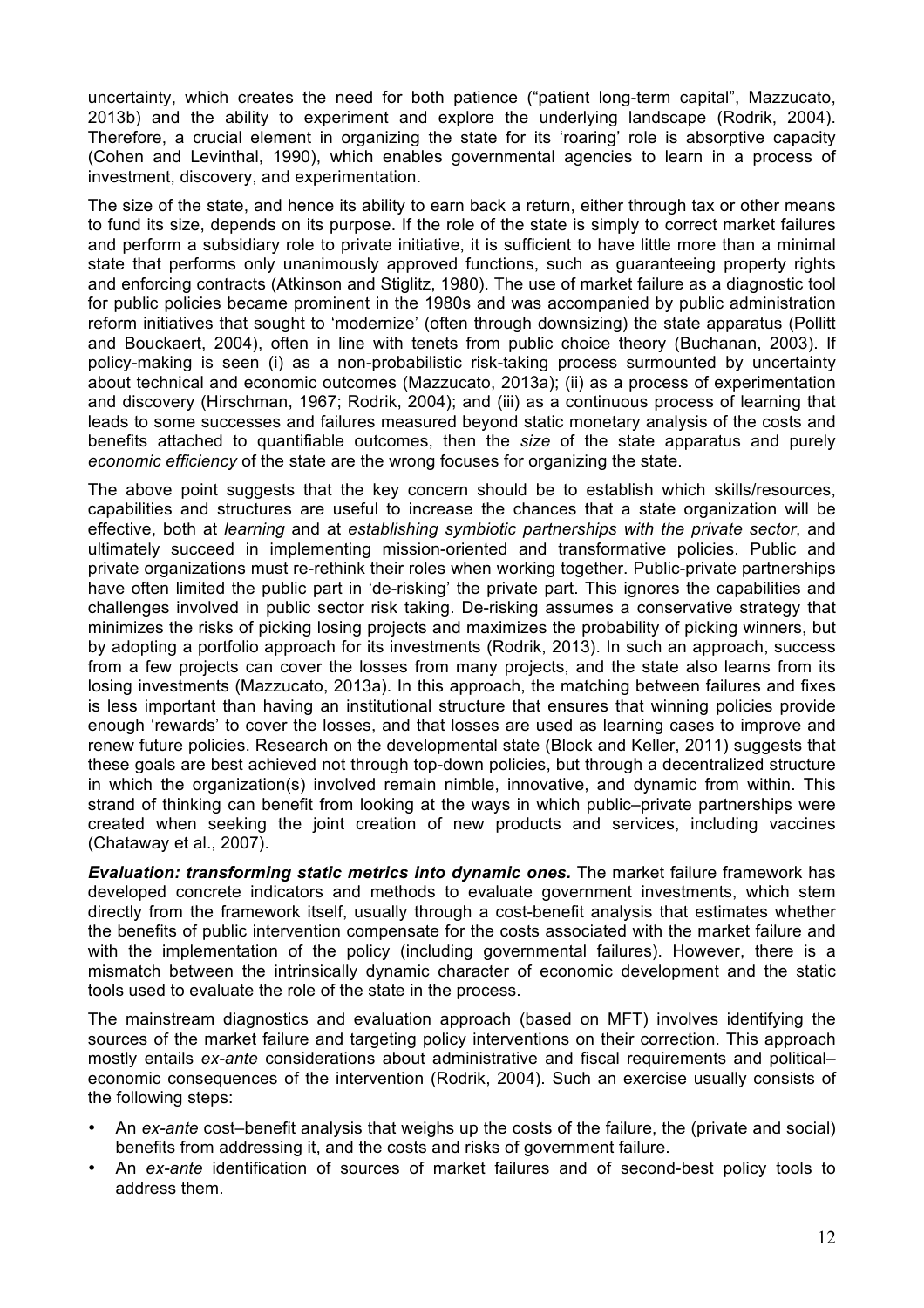- An *ex-ante* diagnostic of the principal–agent structure that best avoids governmental capture by private interests (insulation/autonomy) and forces private agents to do what the principal (government) wants.
- An *ex-post* evaluation of the outcomes of the intervention vis-à-vis the *ex-ante* quantifiable prediction of the likely outcomes of the intervention.

This toolbox for evaluating public policies and investments that aim to address societal challenges is limited because doing so represents a static exercise of evaluation of an intrinsically dynamic process. Not allowing for the possibility that government can transform and create new landscapes that did not previously exist affects the ability to measure such impact; economists often resort to analyzing the public sector as an inefficient private sector (Mazzucato, 2013a). This is evident not only in the area of innovation, but also for public services. This situation then leads to accusations of government crowding out businesses, which implies that the areas that government moves into could have been areas for business investment. Such claims are best defended through a crowding in argument, which rests on showing how government investments create a large national output (the savings) that can be shared between private and public investors. However, this defense does not account for the fact that businesses are risk-averse and unwilling or unable to transform existing and create new landscapes (which is about creating new pies, not increasing existing ones). Without *indicators* for such transformative action, the toolbox affects the government's ability to know whether it is simply operating in existing spaces or if it is making new things happen that would not have happened anyway (its 'additionality'). This often leads to investments that are overly narrow or directed within the confines of the boundaries set by business practices of the prevailing techno-economic paradigm (Abraham, 2010).

Given the above, it is crucial to develop a new toolbox and indicators for evaluating and measuring the degree to which state investments open up and transform sectoral and technological landscapes, rather than operating within existing ones. The indicators must take into account the underlying risk and uncertainty in transforming such landscapes.

Policy exploration inevitably involves making mistakes. A fundamental part of the process is to differentiate the process of trial and error, from cases where rigid public institutions persistently follow the wrong path. On one hand, it is necessary to have the ability to take risks, and accept the consequences; on the other hand, it is also essential to create internal checks and balances to ensure that a consistently wrong path is not pursued. But what do we mean by 'wrong'? Here it is essential to develop a notion of public value that is wider than just the notion of the public good (which has been used to limit the legitimate areas for public intervention).

*Risks and Rewards: building symbiotic private–public partnerships.* Market failure theory says little about cases in which the state is the *lead investor and risk taker* in capitalist economies. Having a vision of which way to drive an economy requires direct and indirect investment in particular areas, not just creating the conditions for change. Crucial choices must be made, the fruits of which will create some winners, but also many losers. For example, the Obama administration in the US recently provided large guaranteed loans to two green-tech companies, Solyndra (\$500 million) and Tesla Motors (\$465 million). While the latter is often glorified as a success story, the former failed miserably and became the latest example, used widely by economists, the media, and taxpayers (who ultimately paid for Solyndra) of government being unable to pick winners (Wood, 2012). This situations suggests that it is necessary for such investments to be made in a portfolio approach with some of the upside gains covering the downside losses. In other words, if the public sector is expected to fill in for the lack of private venture capital (VC) money going to early-stage innovation, it should at least be able to benefit from the wins, as private VC does. Otherwise, the funding for such investments cannot be secured.

Nonetheless, questions about risks and rewards depend on the underlying framework through which public investment is justified. In a market-shaping framework, does government deserve to retain equity more than in a market failure framework? Are taxes currently bringing back enough return to government budgets to fund high-risk investments that will probably fail? Using a portfolio approach to public investments (Rodrik, 2013) means being able to reap a reward from the wins, in order to fund the losses and the next round. Such direct return-generating mechanisms must be explored, including retaining equity, golden share of the IPR, and income-contingent loans (Mazzucato, 2013).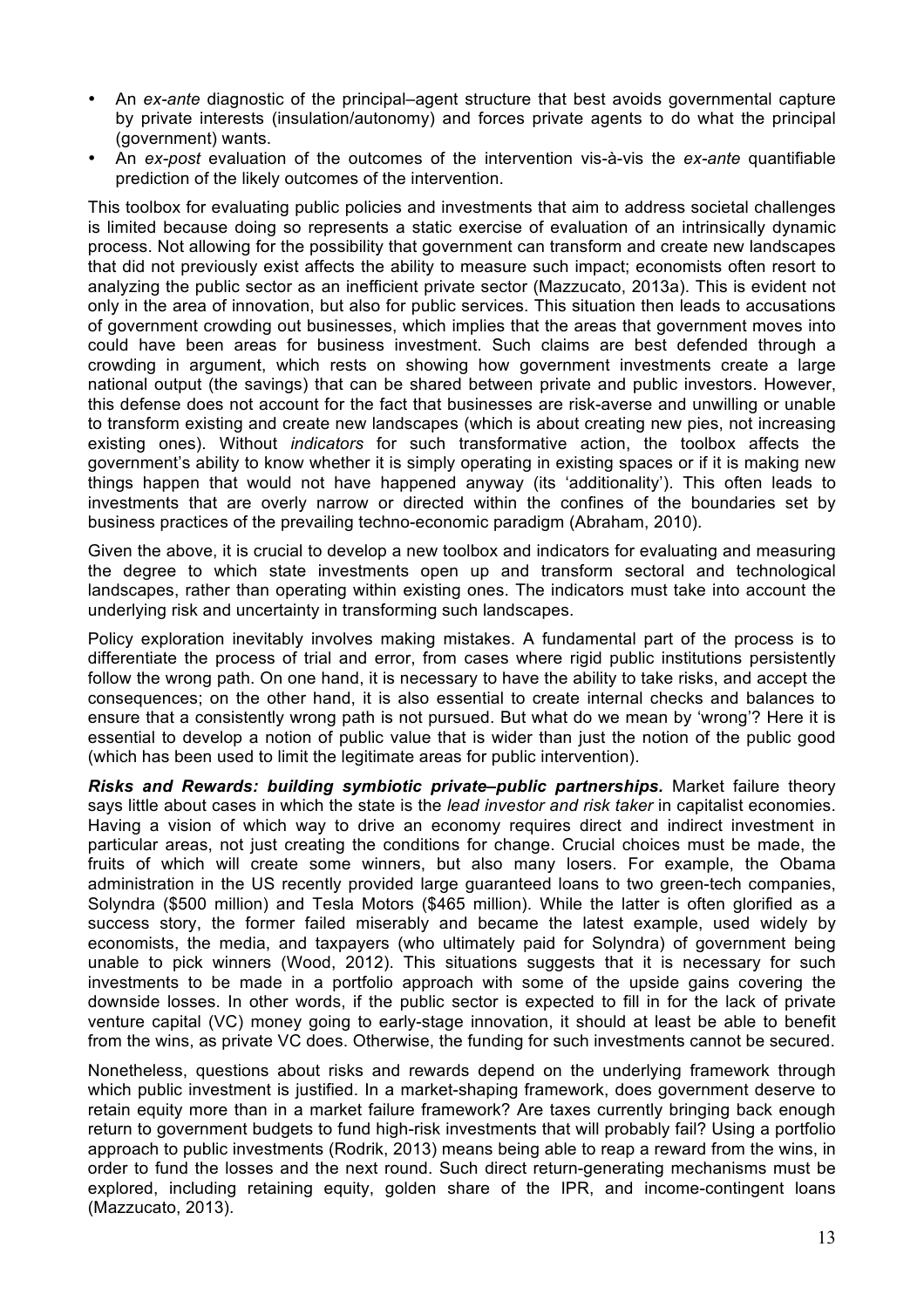In order to share risks and rewards, it is also necessary to ensure that private sector commitment to innovation increases. As a recent MIT report on the innovation economy emphasized, contemporary capitalism is missing the kind of large-company engagement that Xerox Parc and Bell Labs exhibited in the past. In looking at the strengths and weaknesses of the US innovation system and the causes of relative decline of manufacturing in America, that study sought to understand why the development of promising innovations is stalling or simply moving abroad before reaching commercial scale; this problem is even more central to the UK economy. One of the reasons that the study identified is the fact that large private R&D centers (such as Bell Labs, Xerox PARC, and Alcoa Research Lab) have mostly disappeared. Long-term basic and applied research is no longer part of the strategy of big business, as corporate R&D now focuses on shortterm needs (MIT, 2013). Recent examples of the extreme financialization of large corporations, in areas as diverse as pharmaceuticals, IT, and energy, is putting the development of proper innovation eco-systems at risk (Lazonick and Mazzucato, 2013). Financialization is most evident in the amount of profits being used to boost share prices (and stock options, hence executive pay) through such activities as share buybacks. Share buybacks by Fortune 500 companies totaled \$3 trillion dollars between 2004-2014—the most worrying aspect is the degree to which such expenditure has outpaced R&D (Lazonick, 2014). Accordingly, the risk-reward balance must consist not only of allowing the public sector to reap its deserved reward for winning investments (to cover the inevitable losses, and the next round of investments), but also to increase the actual risks taken by large companies in the innovation process. This means that innovation policy and policies around financial reform and corporate governance should be brought together so that the eco-systems of innovation (and associated private-public partnerships) are more symbiotic and less parasitic.

#### **5. CONCLUSION**

This paper has considered the limitations of the market failure framework that continues to guide innovation policy. It has argued that putting innovation at the center of growth policy requires an emphasis on shaping and creating markets rather than just fixing them. To facilitate this change the goal of this think piece—the paper has considered insights from alternative (heterodox) literatures in the economics of innovation on this market creation process.

Considering the need for government policy to transform, be catalytic, and create and shape markets rather just fix them helps reframe the key questions of economic policy from static ones that deal with crowding out and picking winners to more dynamic ones that help form the types of public–private interactions that can create new innovation and industrial landscapes. From this perspective, governments must not just pick different technologies or sectors, but ask what they want from those sectors. In the same way that putting a man on the moon required many sectors to interact, the green direction being debated today requires all sectors to change. Green is not only about wind, solar, and biofuels, but also about new engines, new maintenance systems, and new ways of thinking about product obsolescence (Mazzucato and Perez, 2014). The point is not to prescribe specific technologies, but to provide directions of change around which bottom-up solutions can then experiment. As Stirling (2014, p. 2) recently put it: "*The more demanding the innovation challenges like poverty, ill health or environmental damage, the greater becomes the importance of effective policy. This is not a question of 'picking winners'—an uncertainty-shrouded dilemma which is anyhow equally shared between public, private and third sectors. Instead, it is about engaging widely across society, in order to build the most fruitful conditions for deciding what 'winning' even means*".

It is also important to remember that context is important, both nationally and sectorally. An overly centralized state may end up defining the direction of innovation policy in a rigid way. This is why it is so important to learn from the experience of a *decentralized developmental network state* (Block and Keller, 2011). In other cases, smaller states (both the BRIC countries and small northern OECD economies) may find it more difficult to create so many networked institutions, which can define and shape agendas in a decentralized way. However, their smaller size may actually enable them to develop flexible public institutions that are able to adapt to change. For smaller countries, it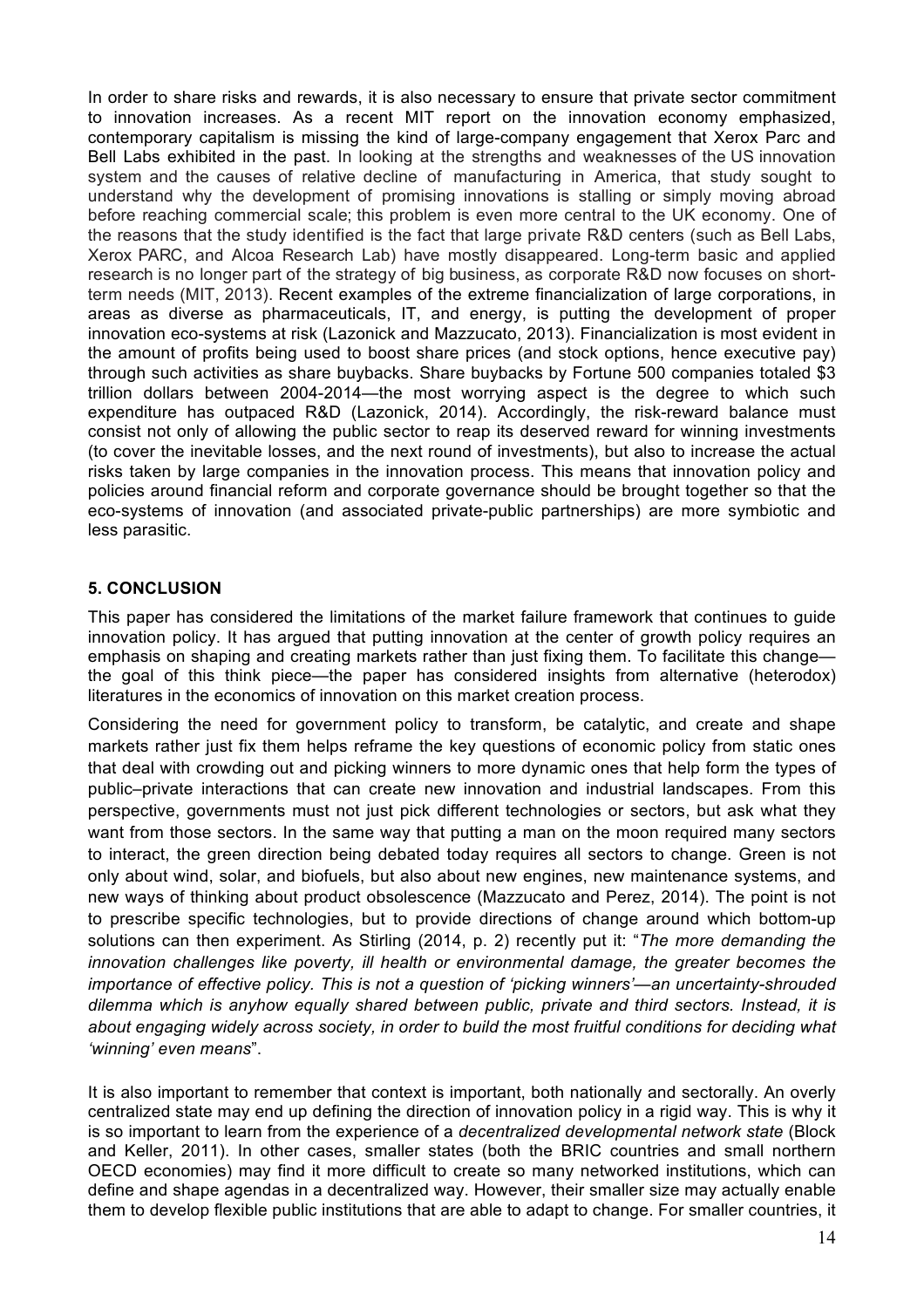may also be that the role of the state in shaping innovation trajectories is more like a foresight capability that seeks to anticipate what will emerge in the future and anticipate what is beyond the recognition, time-horizons, and capabilities of their private sector. Singapore, for example, invests immensely in such foresight activities through its Centre for Strategic Futures, which plays a pivotal role in its innovation policy (Habegger, 2010). Researchers (Breznitz and Ornston, 2013) have also studied the experience of small peripheral agencies, such as Finland's Sitra, which can think outside the box to a greater extent than their larger counterparts (such as Tekes in Finland). Context is also important with regard to sectors, both in terms of the specific life-cycle they are passing through (Klepper, 1997) and the particular phase during a technological revolution and/or 'long wave' (Perez, 2009).

In this paper, having considered the multitude of available options, I have argued that government would benefit from adopting a portfolio approach to public investments in innovations, nurturing the explorative, plural, and trial-and-error aspect of change. Doing so requires thinking not only about technological change in a new way, but also organizational change. This involves building the public agencies of the future with creative, adaptive, and explorative capacity.

In sum, this paper has argued that in order to approach the innovation challenge of the future, we must open up the discussion, moving away from the narrow worry about picking winners and crowding out, towards a broader focus on the four following interlinked dynamic questions:

- **D**irections. How can public policy be understood in terms of setting the direction and route of change; that is, shaping and creating markets rather than just fixing them? What can be learned from the ways in which directions were set in the past, and how can we stimulate more democratic debate about such directionality?
- **O**rganizational change. How should public organizations be structured so that they accommodate the risk-taking and explorative capacity, and the capabilities needed to envision and manage contemporary challenges?
- **E**valuation. How can an alternative conceptualization (to standard market failure theory) of the role of the public sector in the economy translate into new indicators and assessment tools for evaluating public policies, beyond the micro-economic cost/benefit analysis? How does this alter the crowding in/out narrative?
- **R**isks and Rewards. How can this alternative conceptualization be put into practice so that it frames investment tools in such a way that they not only socialize risk, but also have potential to socialize the rewards that enable smart growth to also be inclusive growth?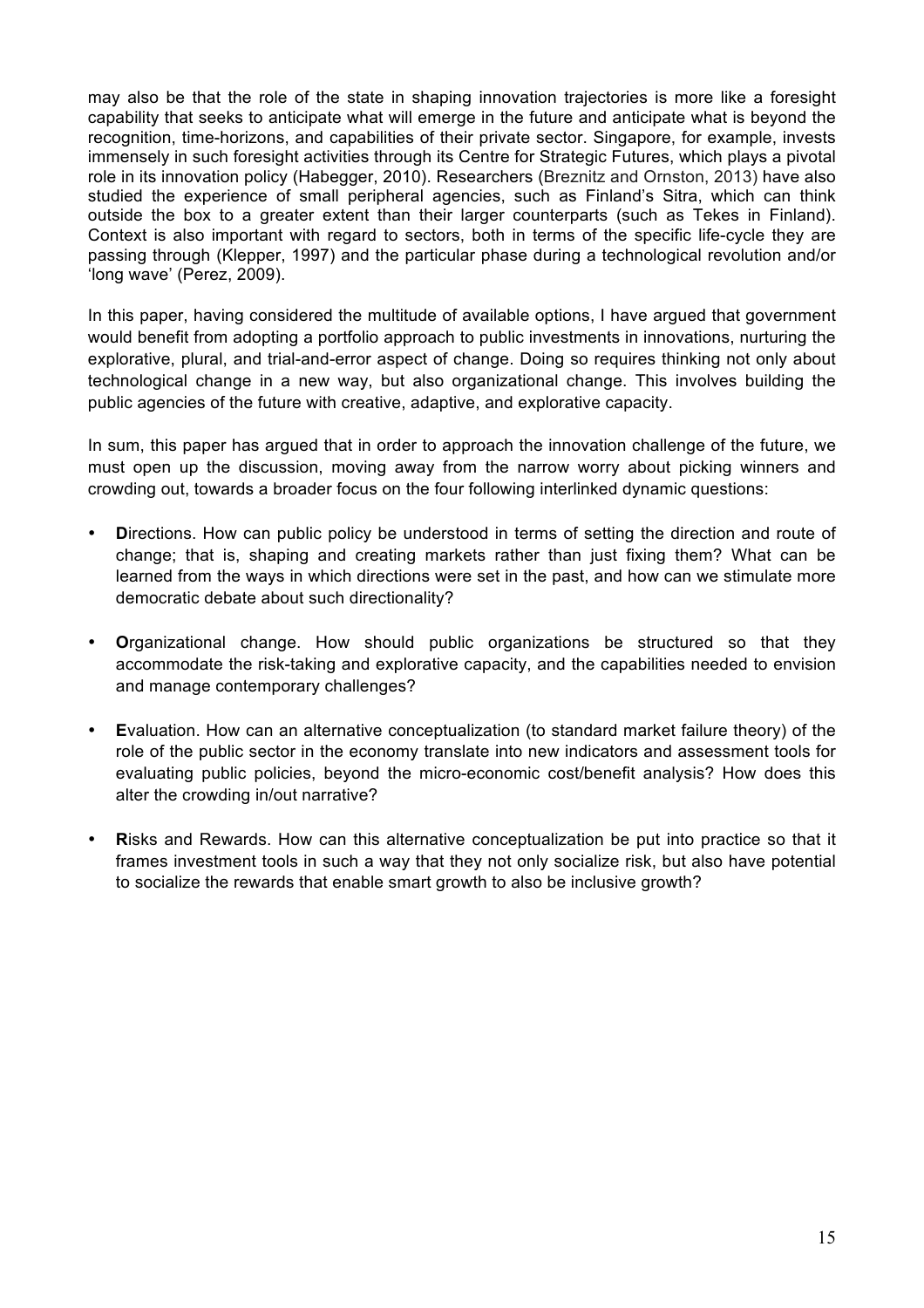#### **REFERENCES**

- Abraham, J. (2010). Pharmaceuticalization of society in context: Theoretical, empirical and health dimensions. *Sociology, 44*(4), 603–622.
- Amsden, A. H. (2001). *The rise of "the rest": Challenges to the West from late-industrializing economies*. Oxford University Press.
- Anadón, L. D. (2012). Mission-oriented R&D institutions in energy between 2000 and 2010: A comparative analysis of China, the United Kingdom, and the United States. *Research Policy, 41*(10), 1742–1756.
- Angell, M. (2005). *The truth about the drug companies: How they deceive us and what to do about it*. New York. Random House.
- Arrow, K. (1951). *An extension of the basic theorems of classical welfare economics.* Paper presented at the Second Berkeley Symposium on Mathematical Statistics and Probability, Berkeley.
- Arrow, K., & Lind, R. C. (1970). Uncertainty and the evaluation of public investment decisions. *The American Economic Review*, 364–378.
- Aschauer, D. A. (1989). Does public capital crowd out private capital? *Journal of Monetary Economics, 24*(2), 171–188.
- Atkinson, A. B., & Stiglitz, J. E. (1980). *Lectures on public economics*. London. McGraw-Hill Book Co.
- Auerswald, P. E., & Branscomb, L. M. (2003). Valleys of death and Darwinian seas: Financing the invention of innovation transition in the United States. *Journal of Technology Transfer, 28*(3–4)*,* 227–239.
- Bator, F. M. (1958). The anatomy of market failure. *The Quarterly Journal of Economics, 72*(3), 351–379.
- Block, F. L., & Keller, M. R. (2011). *State of innovation: The U.S. government's role in technology development*. Boulder, CO: Paradigm Publishers.
- Breznitz, D., & Ornston, D. (2013). The revolutionary power of peripheral agencies explaining radical policy innovation in Finland and Israel. *Comparative Political Studies*.
- Buchanan, J. M. (2003). Public choice: The origins and development of a research program. *Champions of Freedom, 31*, 13–32.
- Cantner, U., & Pyka, A. (2001). Classifying technology policy from an evolutionary perspective. *Research Policy, 30*(5), 759–775.
- Chang, H. J. (2002). *Kicking away the ladder: Development strategy in historical perspective*. London. Anthem Press.
- Chataway, J., Brusoni, S., Cacciatori, E., Hanlin, R., & Orsenigo, L. (2007). The international AIDS vaccine initiative (IAVI) in a changing landscape of vaccine development: A public/private partnership as knowledge broker and integrator. *The European Journal of Development Research, 19*(1), 100–117.
- Chiang, J. T. (1991). From 'mission-oriented' to 'diffusion-oriented' paradigm: The new trend of US industrial technology policy. *Technovation, 11*(6), 339–356.
- Coase, R. H. (1960). The problem of social cost. *Journal of Law & Economics, 3*(1), 1–44.
- Cohen, W. M., & Levinthal, D. A. (1990). Absorptive capacity: A new perspective on learning and innovation. *Administrative Science Quarterly, 35*(1).
- Crouch, C. (2004). Post-Democracy, *Polity*, 254–285, Cambridge, MA
- Dosi, G. (1982). Technological paradigms and technological trajectories: A suggested interpretation of the determinants and directions of technical change. *Research Policy, 11*(3), 147–162.
- Dosi, G., & Lovallo, D. (1998). Rational entrepreneurs or optimistic martyrs? Some considerations on technological regimes, corporate entries, and the evolutionary role of decision biases. In R. Garud, P. Nayyar & Z. Shapiro (Eds.), *Foresights and oversights in technological change* (pp. 41–68). Cambridge, England: Cambridge University Press.
- Dosi, G., & Nelson, R. R. (1994). An introduction to evolutionary theories in economics. *Journal of Evolutionary Economics, 4*(3), 153–172.
- European Commission. (2011). *Horizon 2020: The framework programme for research and innovation (2014–2020)*. Brussels, European Commission.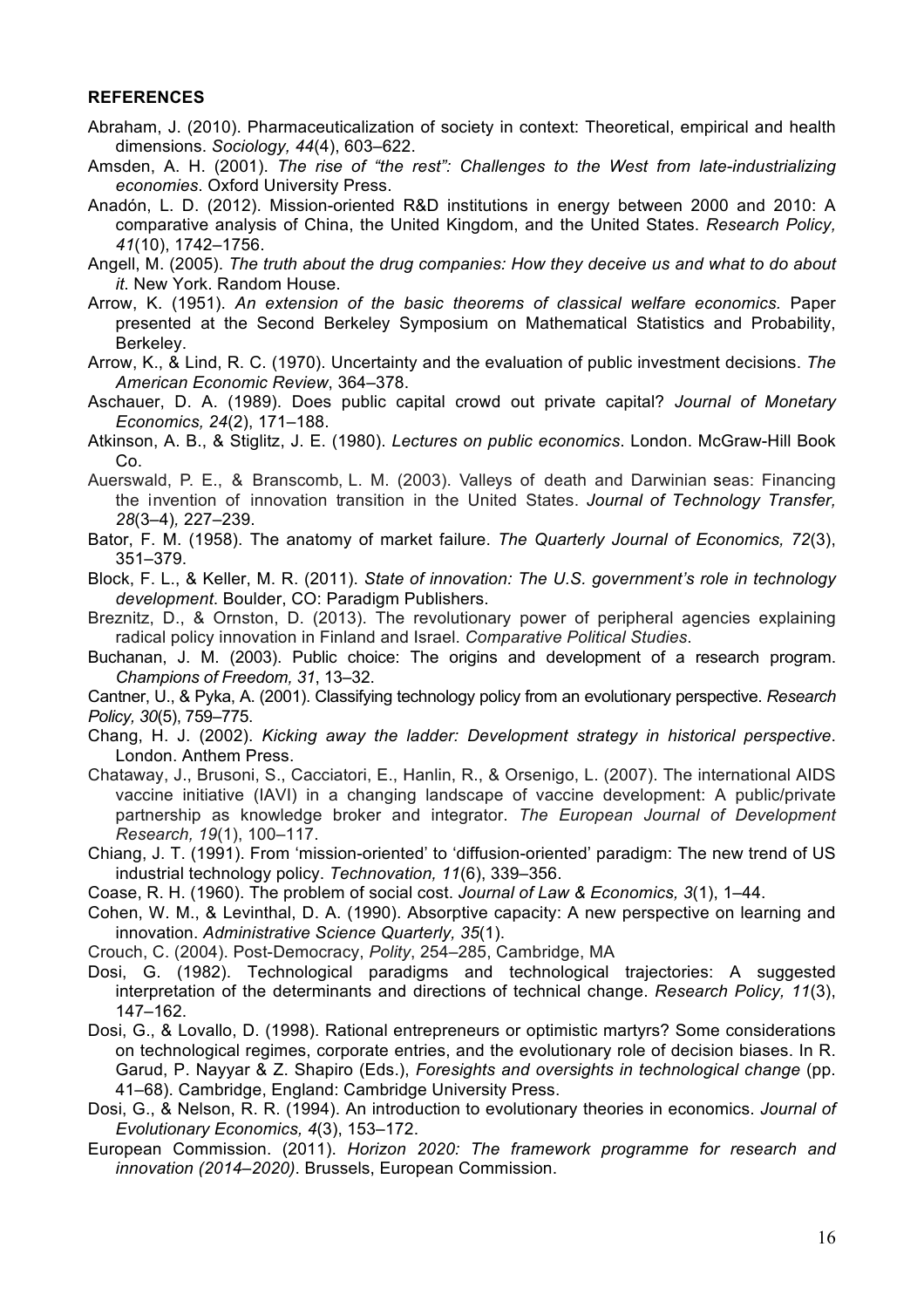- Falck, O., Gollier, C., & Woessmann, L. (2011). Arguments for and against policies to promote national champions. In O. Falck, C. Gollier, & L. Woessmann (Eds.), *Industrial policy for national champions* (pp. 3–9). Cambridge, MA: MIT Press.
- Foray, D., David, P. A., & Hall, B. (2009). Smart specialization: The concept.[in:] Knowledge for growth. *Prospects for science, technology and innovation. Selected papers from Research Commissioner Janez Potočnik's Expert Group*, 20.
- Foray, D., Mowery, D., & Nelson, R. R. (2012). Public R&D and social challenges: What lessons from mission R&D programs? *Research Policy, 41*(10), 1697–1902.
- Freeman, C. (1995). The 'National System of Innovation' in historical perspective. *Cambridge Journal of Economics, 19*(1), 5–24.
- Freeman, C., & Soete, L. (1997 [1974]). *The economics of industrial innovation* (3rd ed.). Cambridge, MA. MIT Press.
- Friedman, B. M. (1979). Crowding out or crowding in? The economic consequences of financing government deficits. *Brookings Papers on Economic Activity, 3*, 593–654.
- Giavazzi, F., & Pagano, M. (1990). Can severe fiscal contractions be expansionary? Tales of two small European countries. In O. J. Blanchard & S. Fischer (Eds.), *NBER macroeconomics annual 1990* (Vol. 5, pp. 75–122). Boston. MIT Press.
- Habegger, B. (2010). Strategic foresight in public policy: Reviewing the experiences of the UK, Singapore, and the Netherlands. *Futures*, *42*(1), 49–58.
- Hirschman, A. O. (1967). *Development projects observed.* Washington DC. Brookings Institution Press.
- Judt, T. (2011). *Ill fares the land: A treatise on our present discontents*. Penguin.
- Kakabadse, A., & Kakabadse, N. (2002). Trends in outsourcing: Contrasting USA and Europe. *European Management Journal, 20*(2), 189–198.
- Keynes, J. M. (1926). *The end of laissez-faire*. London, England: Prometheus Books.
- Klepper, S. (1997). Industry life cycles. *Industrial and Corporate Change*, *6*, 145–182.
- Krueger, A. O. (1974). The political economy of the rent-seeking society. *The American Economic Review, 64*(3), 291–303.
- Lazonick, W., & Tulum, O. (2011). US biopharmaceutical finance and the sustainability of the biotech business model. *ResearchPolicy, 40*( 9), 1170–1187.
- Lazonick W. (2014). Profits without prosperity. *Harvard Business Review, 92*(9), 46–55.
- Lazonick, W., & Mazzucato, M. (2013). The risk-reward nexus in the innovation-inequality relationship: Who takes the risks? Who gets the rewards? *Industrial and Corporate Change, 22*, 1093–1128.
- Lundvall, B. A. (1992). National innovation system: towards a theory of innovation and interactive learning. Pinter, London.
- Mazzucato, M. (2013a). *The entrepreneurial state: Debunking the public vs. private myth in risk and innovation.* London: Anthem Press.
- Mazzucato, M. (2013b). Financing innovation: Creative destruction vs. destructive creation. *Industrial and Corporate Change, 22*(4), 851–867.
- Mazzucato, M., & Penna, C. C. R. (2014). Beyond market failures: State investment banks and the 'mission-oriented' finance for innovation. *SPRU Working Paper Series, 21*.
- Mazzucato, M., & Penna, C. C. R. (Eds) (2015). *Mission-oriented finance for innovation: New ideas for investment-led growth*. London, England: Pickering & Chatto Publishers. Rowman & Littlefield.

Mazzucato, M., & Perez, C. (2014). Innovation as growth policy. *SPRU Working Paper Series, 13*.

- Massachusetts Institute of Technology (2013). A preview of the MIT production in the 'Innovation Economy Report', edited by Richard M. Locke and Rachel Wellhausen, mit.edu, 22 February. Available from http://web.mit. edu/press/images/documents/pie-report.pdf (accessed 25 July 2014).
- Motoyama, Y., Appelbaum, R., & Parker, R. (2011). The national nanotechnology initiative: Federal support for science and technology, or hidden industrial policy? *Technology in Society, 33*(1– 2), 109–118.
- Mowery, D. C. (2010). Military R&D and innovation. In B. H. Hall & N. Rosenberg (Eds.), *Handbook of the economics of innovation* (Vol. 2, pp. 1219–1256).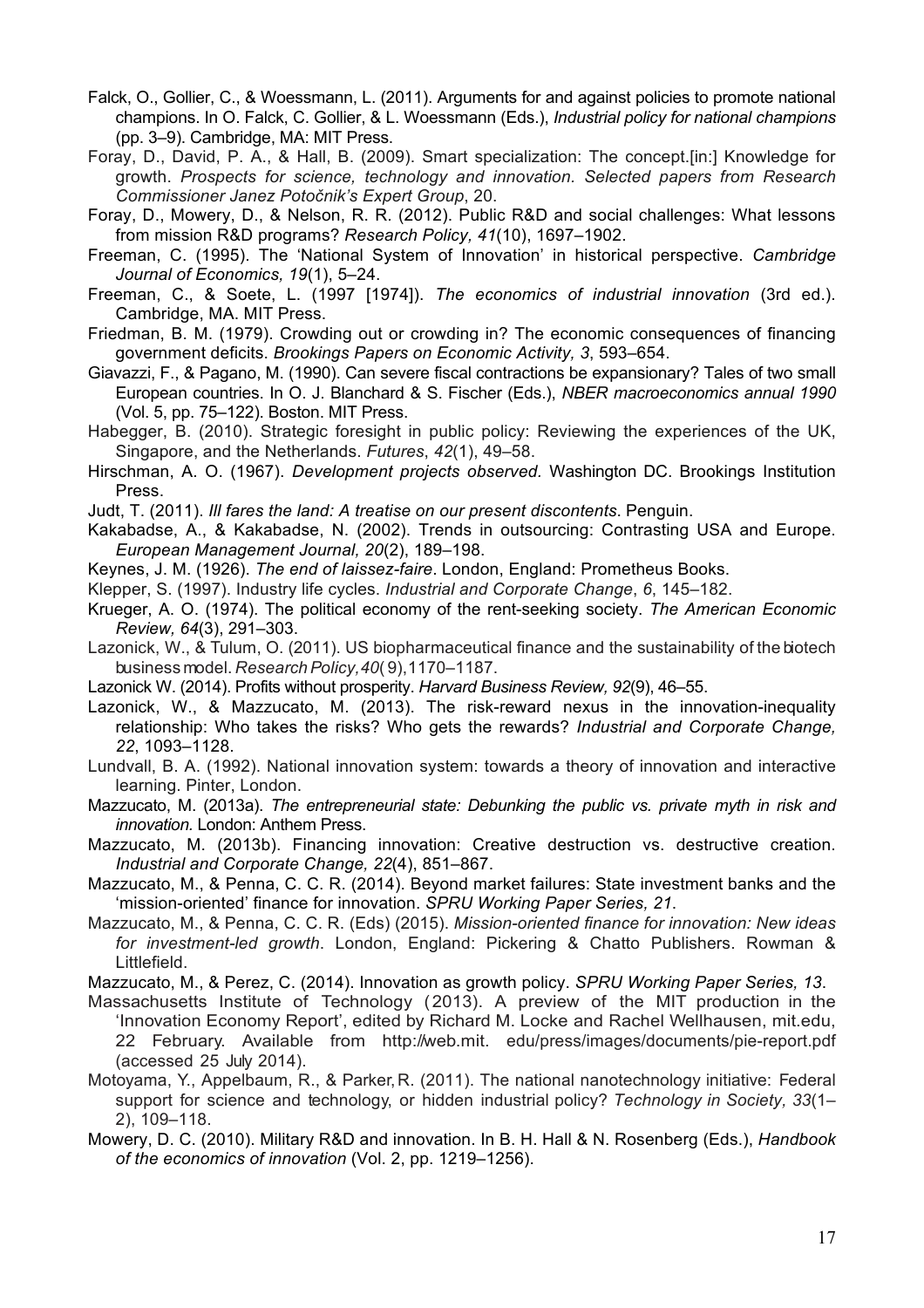- Mowery, D. C., Nelson, R. R., & Martin, B. R. (2010). Technology policy and global warming: Why new policy models are needed (or why putting new wine in old bottles won't work). *Research Policy, 39*(8), 1011–1023.
- Nelson, R. R., & Winter, S. G. (1982). *An evolutionary theory of economic change*. Cambridge, MA: Belknap Press.
- O'Riain, S. (2004). *The politics of high tech growth: Developmental network states in the global economy*. Boston. Cambridge University Press.
- Perez, C. (2002). *Technological revolutions and financial capital: The dynamics of bubbles and golden ages*. Cheltenham, England. Edgar Elgar.
- Perez, C. (2010). The financial crisis and the future of innovation: A view of technical change with the aid of history. *TUT Ragnar Nurkse School of Innovation and Governance Working Paper Series, 28*.
- Polanyi, K. (2001 [1944]). *The great transformation: The political and economic origins of our time* (2nd Beacon Paperback ed.). Boston, MA: Beacon Press.
- Pollitt, C., & Bouckaert, G. (2004). *Public management reform: A comparative analysis* (2nd ed.). Oxford. Oxford University Press.
- Reinert, E. S. (2007). *How rich countries got rich and why poor countries stay poor*. London, England: Constable.
- Rodrik, D. (2004). Industrial policy for the twenty-first century. *John F. Kennedy School of Government Working Paper Series,* rwp04–047.
- Rodrik, D. (2013). Green industrial policy. *Princeton University Working Paper.*
- Rodrik, D. (2014), From Welfare State to Innovation State, *Project Syndicate* http://www.projectsyndicate.org/commentary/labor-saving-technology-by-dani-rodrik-2015-01 (accessed 3/3/15)
- Rosenberg, N. (1982). *Inside the black box: Technology and economics*. Boston. Cambridge University Press.
- Ruttan, V. W. (2006). *Is war necessary for economic growth? Military procurement and technology development.* University of Minnesota, Department of Applied Economics.
- Sampat, B. N. (2012). Mission-oriented biomedical research at the NIH. *Research Policy, 41*(10), 1729–1741.
- Sanderson, H., & Forsythe, M. (2013). *China's superbank: Debt, oil and influence – How China Development Bank is rewriting the rules of finance*. Singapore: John Wiley & Sons.
- Schumpeter, J. A. (2002 [1912]). Seventh chapter of the theory of economic development. *Industry and Innovation, 9*(1–2), 93–145.

Shellenberger M., Nordhaus, T., Trembath, A., & J. Jenkins (2013). Where the Shale Gas Revolution Came From: Government's Role in the Development of Hydraulic Fracturing in Shale http://thebreakthrough.org/images/main\_image/Where\_the\_Shale\_Gas\_Revolution\_Came\_From2. pdf (accessed 1/1/5).

- Soete, L., & Arundel, A. (1993). *An integrated approach to European innovation and technology diffusion policy: A Maastricht memorandum.* Luxembourg: Commission of the European Communities, SPRINT Programme.
- Stern, N. H. (2006). *The economics of climate change (Stern Review)*. HM Treasury.
- Stiglitz, J. (1974). Growth with exhaustible natural resources: The competitive economy. *Review of Economic Studies, 41*(5), 139–152.
- Stiglitz, J. (1991). The invisible hand and modern welfare economics. *NBER Working Paper, 3641.*
- Stiglitz, J., & Weiss, A. (1981). Credit rationing in markets with imperfect information. *American Economic Review, 3*(71), 393–410.
- Stirling, A. (2008). "Opening up" and "closing down" power, participation, and pluralism in the social appraisal of technology. *Science, Technology & Human Values, 33*(2), 262–294.
- Stirling, A. (2014). Making choices in the face of uncertainty. *Themed Annual Report of the Government Chief Scientific Adviser*, Chapter 2 (June). Draft mimeo.
- Tullock, G., Seldon, A., & Brady, G. L. (2002). *Government failure: A primer in public choice*. Washington, DC: Cato Institute.
- Verspagen, B. (2006). Innovation and economic growth. In J. Fagerberg, D. C. Mowery, & R. R. Nelson (Eds.), *The Oxford handbook of innovation* (pp. 487–513). New York, NY: Oxford University Press.
- Vivarelli, M. (2013). Is entrepreneurship necessarily good? Microeconomic evidence from developing and developed countries. *Industrial and Corporate Change, 22*(6), 1453–1495.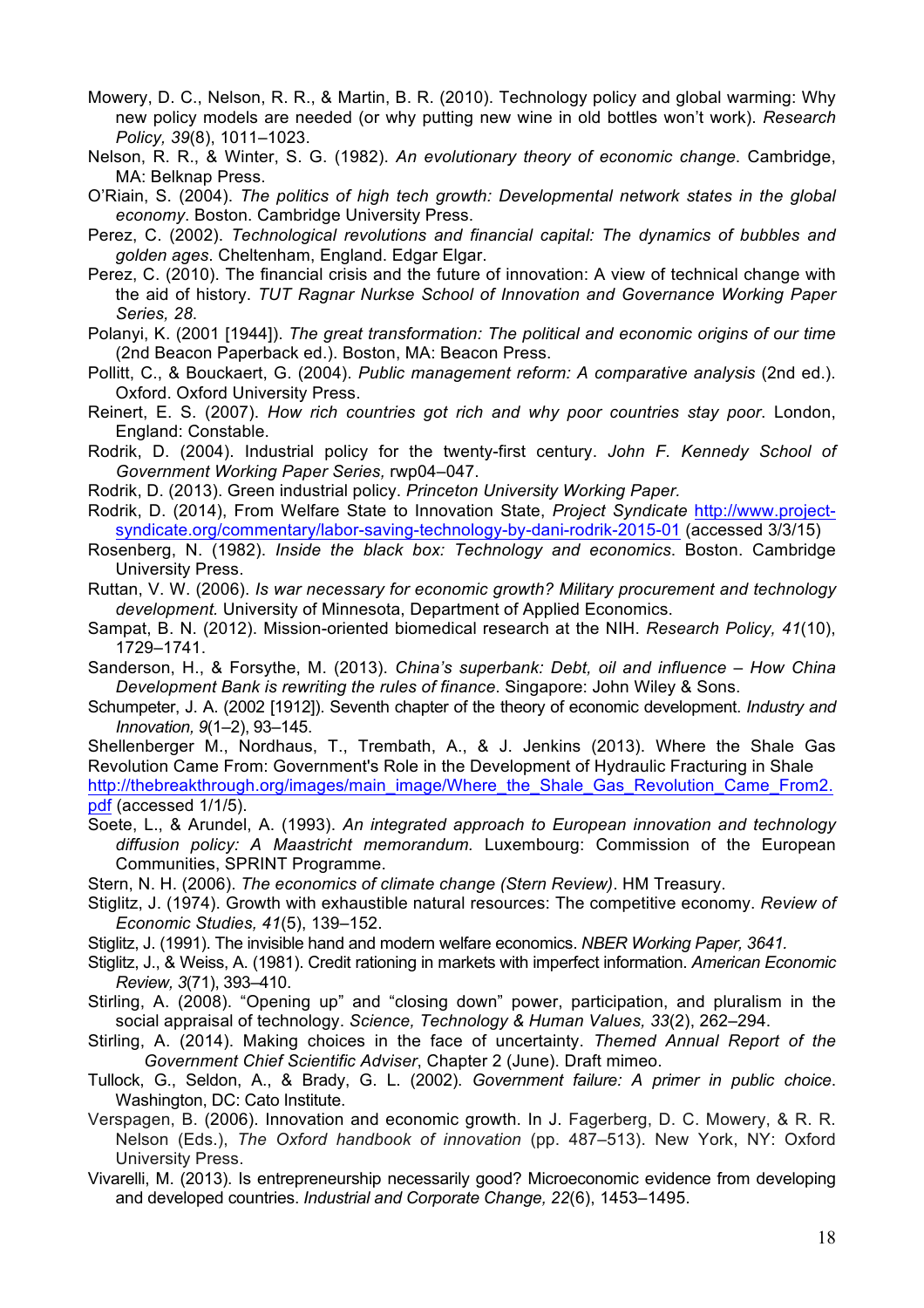- Wade, R. (1990). *Governing the market: Economic theory and the role of government in East Asian industrialization*. Princeton NJ. Princeton University Press.
- Wolf, C. (1988). *Markets or governments: Choosing between imperfect alternatives*. Cambridge, Mass.: MIT Press.
- Wood, R. (2012). Fallen Solyndra won bankruptcy battle but faces tax war. *Forbes*, 11 June http://www.forbes.com/sites/robertwood/2012/11/06/fallen-solyndra-won-bankruptcy-battle-butfaces-tax-war/ (accessed 29/6/2014).
- Wright, B. D. (2012). Grand missions of agricultural innovation. *Research Policy, 41*(10), 1716– 1728.

 $\ddot{r}$